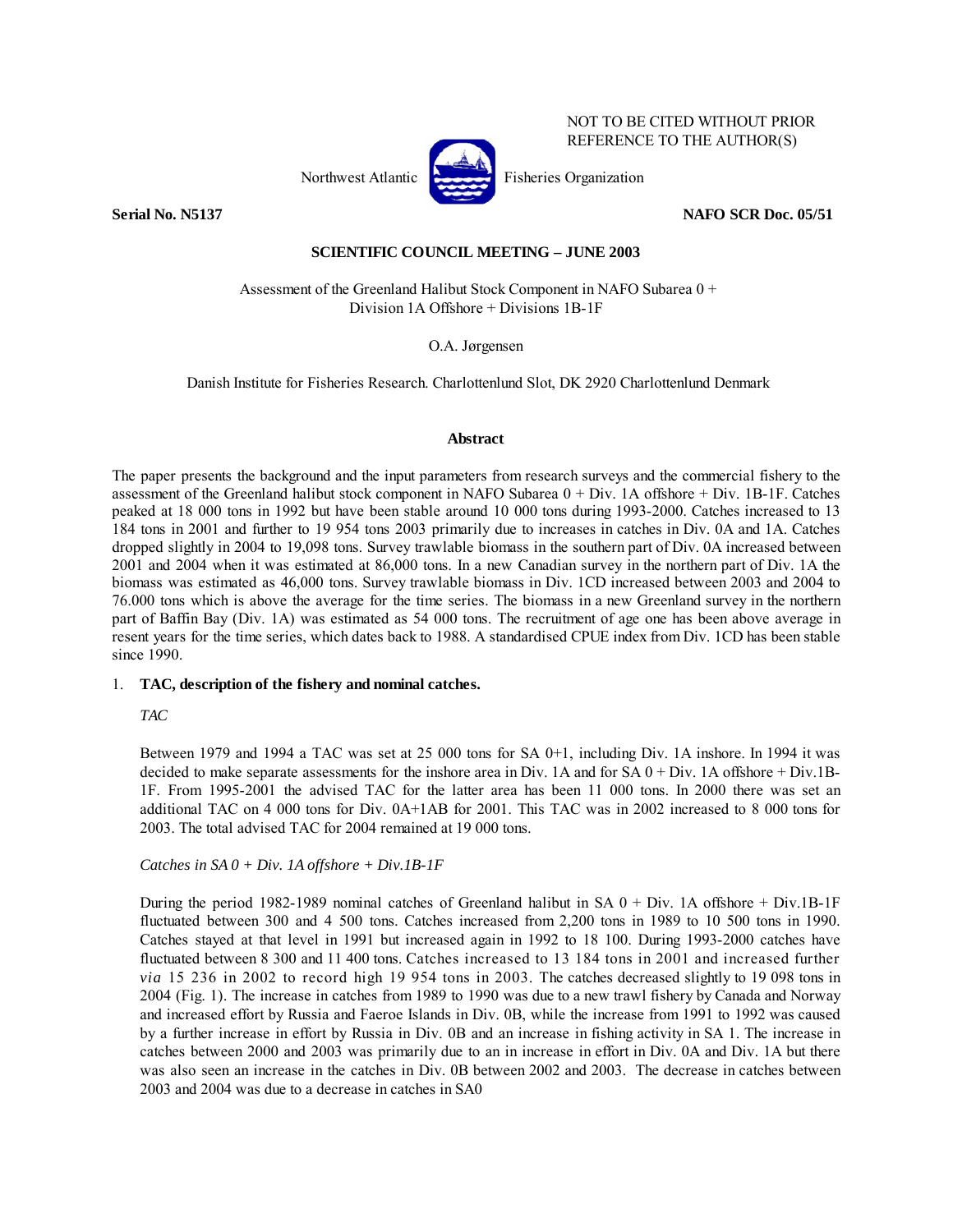#### *Catches in SA 0*

 In 1983 annual catches in SA 0 were about 4 500 tons. Catches then dropped to a level of 1 000 tons or lower, where they remained until they increased from 907 tons in 1989 to 9 498 tons in 1990. Catches decreased in 1991 to 8 606 tons, to increase again in 1992 to 12 358 tons. Catches then decreased gradually to 3 233 tons in 1995 and fluctuated between 4 000 and 5 300 tons between 1996 and 2000. Until 2000 almost all catches in SA 0 were taken in Div. 0B. In 2001 a commercial fishery started in Div. 0A. Catches in SA 0 increased to 7 662 tons in 2001 and further to 10 355 tons in 2003. In 2004 catches dropped to 9 367 tons (Table 1).

The increase in catches seen since 2000 was mainly due to an increased effort in Div. 0A where catches increased from a level about 300 ton, where they have stayed since 1996, to 2 628 tons in 2001 and further to 4 278 tons in 2003. Catches in Div. 0A dropped to 3 740 tons in 2004.

The catches in Div. 0A in 2004 were mainly taken by trawl and twin trawl, while 15 tons was taken by gill net. The long lines fishery in the area has apparently stopped. The fishery was prosecuted by Canadian vessels.

Catches in Div. 0B 2004 amounted to 5 527 which is a decrease from 6 077 in 2003. The 2004 catches include 63 tons from Cumberland Sound taken on longlines. Offshore, longliners took 300 tons and gillnetters 1 413 tons while single and double trawlers took 3 851 tons. All catches were taken by Canadian vessels.

## *Catches in SA1*

The catches in Subarea 1 (Div. offshore 1A Div. + 1B-1F) were below 1,600 tons during 1982-1990. In 1991 catches increased to 2 376 tons and were around 5 500 tons in the period 1992-1994, but decreased to 4 500-5 300 in the period 1995-2000. Catches increased from 5 522 in 2001 further to 7 368 tons in 2002 and 9,598 tons in 2003. The catches in 2004 were 9,731 tons. Almost all catches have been taken offshore (Table 2). The inshore catches in 2004 in Div. 1B-1F amounted to 174 tons.

Catches in Div. 1AB (mainly in Div. 1A) increased gradually from 573 tons in 2001 to 4 153 tons in 2004. The 2004 catches included 141 tons taken in a Spanish trial fishery for squids (SCR Doc. 05/33) and 66 tons taken inshore in Div. 1B. All offshore catches in Div. 1AB was taken by trawl by vessels from Faeroe Islands, Russia (SCS Doc. 05/5), EU-Spain and Greenland (SCS Doc. 05/14). The inshore catches were taken primarily by gill nets.

Catches in Div 1CD amounted to 5 578 tons compared to 5 567 tons in 2003. Catches were mainly taken by vessels from Greenland (SCS Doc. 05/14), Norway, EU/Germany (SCS Doc. 05/9), Russia (SCS Doc. 05/5) and Faeroe Islands. 131 tons was taken in a Spanish trial fishery for squid in Div. 1CD (SCR Doc. 05/33). Almost all catches off shore were taken by trawl except 87 ton which was taken by gill net. 108 tons were taken inshore in Div. 1C-1F mainly by gill net.

#### 2. **Input data**

## 2.1. **Research trawl survey**

#### *Div. 1C-1D GHL-survey*

Since 1997 Greenland has conducted stratified random bottom trawl surveys in September-October for Greenland halibut in NAFO Div. 1C-D at depth between 400 and 1 500 m. In 2004 in total 51 hauls were made (SCR Doc. 05/13). The biomass and abundance Greenland halibut in Div. 1C-D was estimated at 75 869 tons and 74.859\*10<sup>6</sup> individuals compared to 68 717 tons and 72.556  $*10^6$  individuals in 2003. The mean catch per km<sup>2</sup> swept increased from 1.39 tons to 1.48 tons. Both the biomass and the abundance were above average for the time series. The highest densities were found at 1 000-1 200 m in Div. 1C and 1 000-1 400 m in Div. 1D. The overall length distribution in Div. 1C-D was dominated by a mode at 48 cm and the age distribution was dominated by a mode at age 6 as in previous years.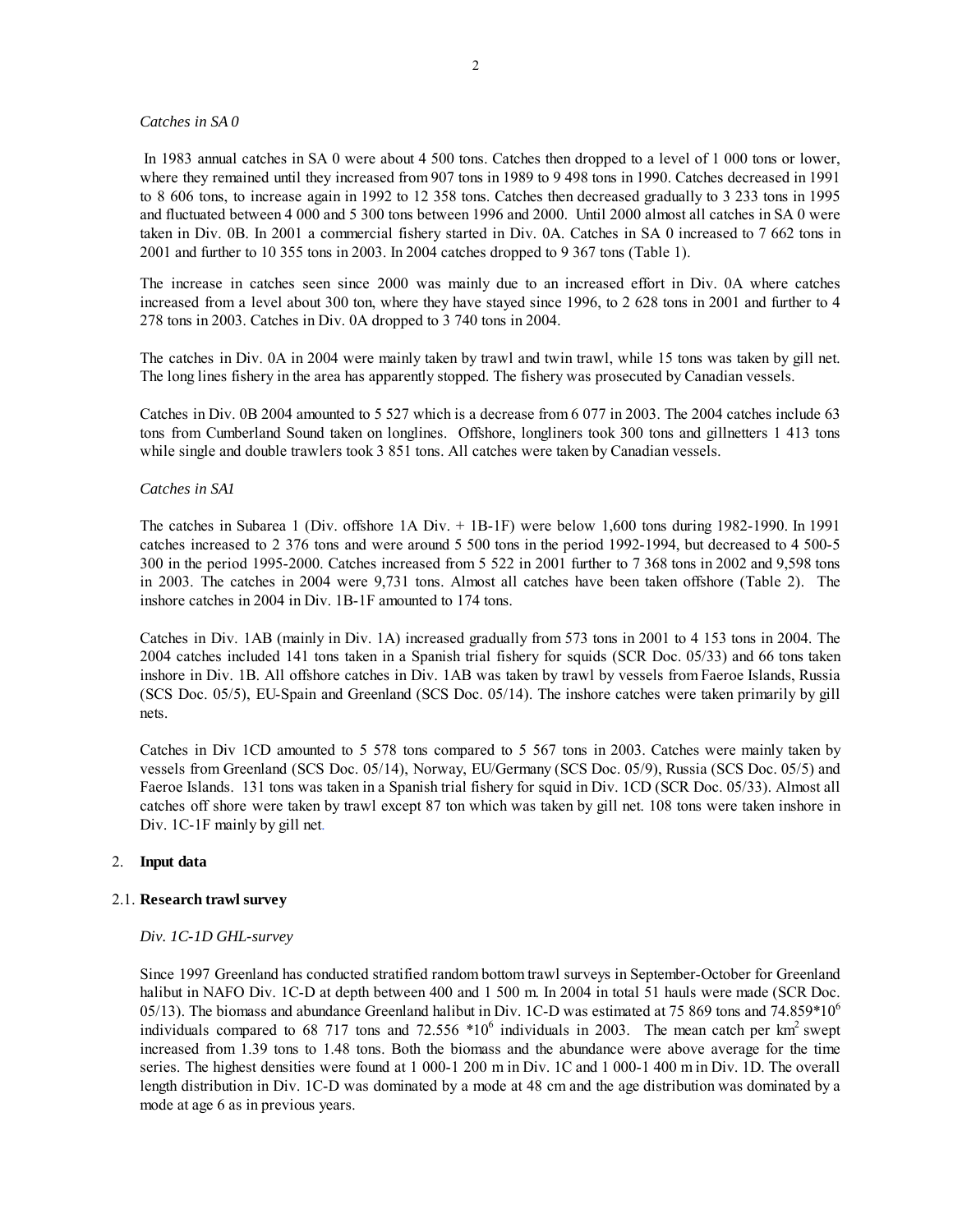## *Greenland deep sea survey in the northern part of Baffin Bay (Div. 1A)*

In 2004 Greenland conducted a bottom trawl survey aimed at Greenland halibut in the Greenland part of the Baffin Bay between 73ºN and 77ºN at depths down to 1 500 m. In total 62 valid hauls were conducted and the swept area biomass and the abundance was estimated as  $53\,867$  tons and  $77.948*10^6$  individuals, respectively. At shallow water (400-800 m) the length distribution was dominated by modes at 30 and 45 cm, while the length distribution at depths >800 m was dominated by a mode at 48-51 cm. The over all age composition was dominated by fish between 3 and 7 years (SCR Doc. 05/14).

## *Canadian deep sea survey in Baffin Bay (Div. 0A)*

Canada has conducted surveys in the southern part of Div. 0A in 1999, 2001 and 2004. The biomass has increased gradually from 68 700 tons *via* 81 000 tons to 86, 200 tons in 2004. The mode in the catches increased from 42 cm in 2001 to 45 cm in 2004. In 2004 Canada also conducted a survey in the northern part of the Baffin Bay. The biomass was estimated as 45 878 tons. The length frequencies in the catches showed a mode at 48 cm (SCR Doc. 05/56).

## *Deep sea surveys in SA0+1*

Most of SA 0 and SA 1 has been covered by deep sea surveys in the period 2001-2004. Div. 0A was surveyed in 2004, Div. 0B in 2001, the northern part of Div. 1A in 2004, the southern part of Div. 1A and Div. 1B in 2001 and Div. 1CD in 2004 (Fig. 2). The only part of the area that has not been covered is Div. 1EF, which, due to the steep continental shelf, has little area at depths relevant for commercial fisheries. Div. 1EF has, however, been surveyed down to 600 m by the Greenland shrimp survey, see below.

Biomass estimated from various deep sea surveys, all conducted by same vessel and gear.

|               | SA 0        | SA 1                       |              |
|---------------|-------------|----------------------------|--------------|
| Div. 0A north | 45 877      | Div. 1A N of $73^{\circ}$  | 53 867       |
| Div. 0A south | 86 176      | Div. 1B-1A S of $73^\circ$ | $36,416^{1}$ |
| Div. 0B       | $68917^{1}$ | Div. 1CD                   | 75 896       |
| Total         | 200 970     |                            | 166 179      |
| Grand total   |             |                            | 367 149      |

1) Latest estimate 2001, other estimates are from 2004.

## *Greenland shrimp-survey*

Since 1988 annual trawl surveys with a shrimp trawl have been conducted off West Greenland in July-September. The survey covers the area between 59°N and 72°30'N (Div. 1A-1F), from the 3-mile limit to the 600-m depth contour line. The survey area was restratificated in 2004 based on better information about depths and all biomass and abundance indices have been recalculated. The recalculation did not change the trends in the development of the different stocks. Estimated total trawlable biomass of Greenland halibut in the offshore areas (- Disko Bay) has fluctuated between 9 258 and 23 413 tons during 1992-2003. In 2004 the biomass was estimated as 31,100 tons which was an increase compared to 19 112 tons in 2003 and by far the highest in the time series. The abundance was estimated at 269 mill, which is a decrease compared to 317 mill in 2003. The highest abundance was seen in Div. 1AN (north of 70°N). As in recent years most of the abundance was comprised of one-year-old fish, but there were more older fish in the catches compared to previous years (SCR Doc. 05/39).

In the Disko Bay the biomass was estimated at record high 28 229 tons compared to 16 556 tons in 2003. The abundance was estimated at 199 $*10^6$ , which is a slight decrease compared to  $227*10^6$  specimens in 2003. There was a relatively higher proportion of two- and three-year-old fish in the catches compared to previous years.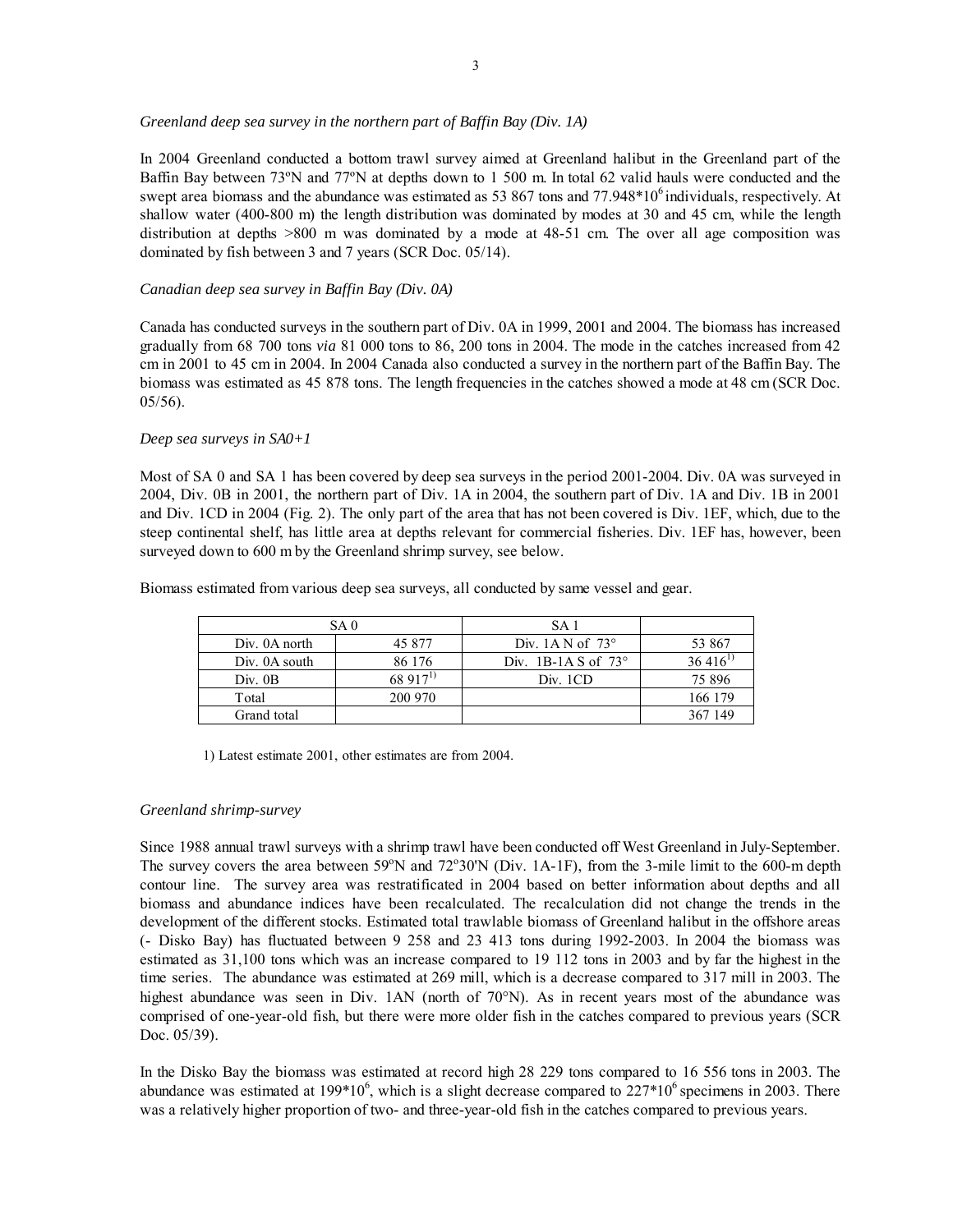The biomass in the nursery area (1AS and 1B) was estimated at 14 981 tons compared to 9 579 tons in 2003 and the highest in the time series. The abundance was estimated at 107 mill. compared to 157 mill in 2003.

## *Recruitment*

A recruitment index was provided from the Greenland shrimp trawl survey. By means of the Petersen-method ages 1, 2 and 3+ were separated in the survey catches.The number of one-year-old fish in the total survey area including Disko Bay increased gradually from 1996 to a peak of 450 million in 2001. The estimate was 196 million one-year-old specimens in 2002, which is above the recruitment of the 1989 to1994 year-classes but below the recruitment levels since then, except the 1996 and 1997 year-classes. The number of one-year-olds increased in 2003 to 317 million and stayed at that level in 2004 (314 million) which is above average for the time series (Fig. 3).

Further a recruitment index was provided from the off shore nursery area in Div. 1AS-1B. Catches were standardized as catch in number per hour as described in Bech (1995). Data were plotted by year-classes to visualize the relative year-class strength and development in relative abundance (Fig. 4). In recent years the allocation of stations in the shrimp trawl survey has been changed in order to minimize the variance in the estimation of biomass and abundance of shrimp. To minimize the effect of that the CPUE index has been recalculated using stations >300 m only. This generally increases the mean number per tow but not the trend in the index.

The recruitment index has been declining since the presumably large 1991 year-class, but the recruitment has been above the level in the 1980s. The recruitment increased again with the 1995-year-class, which was the largest on record. The 1996 year-class seemed to be small but the recruitment has increased gradually until the 2000 yearclass. The 2001 year-class was estimated to be a little below average for the last decade, while the 2002 yearclass was above average. The recruitment of age one (2003 year-class) decreased again in 2004 to somewhat below average, but the 2001 year- class could still be detected as age 3+. In Disko Bay the recruitment have been good in recent years and the 2003 year- class was well above average.

#### *SSB/Recruitment*

The relation between the spawning stock in numbers (age 10+) in Div. 1CD estimated from the joint Japan/Greenland survey and the Greenland Greenland halibut survey and recruitment, given as the number of fish age 1 in the total survey area, estimated from the Greenland shrimp trawl survey, is shown in Fig 5. The over all recruitment of the 2003 year-class was well above average. Note that there was no survey in 1996.

#### 2.2. **Biological investigations**

An assessment of age determination methods with age validation of Greenland halibut from the Northwest Atlantic (SCR Doc. 05/43) was presented in STACREC. See STACREC report for summary.

#### 2.3. **Commercial fishery data**

## *Length and age distribution*

#### SA 0

Length distributions were available from the trawl fishery in Div. 0A and Div. 0B and gill net fishery in Div. 0A. The length frequencies in the trawl fishery had modes at 48 cm for the twin trawl fishery and 51 cm for the single trawl fishery, respectively. Modes around 48-51 cm were also seen in previous years in Div. 0A (Fig. 6). The catches in the gill net fishery was dominated by fish between 50 and 70 cm with modes at 57 and 63 cm.

The length distribution in the single trawl fishery in Div. 0B was dominated by a mode around 48 cm as in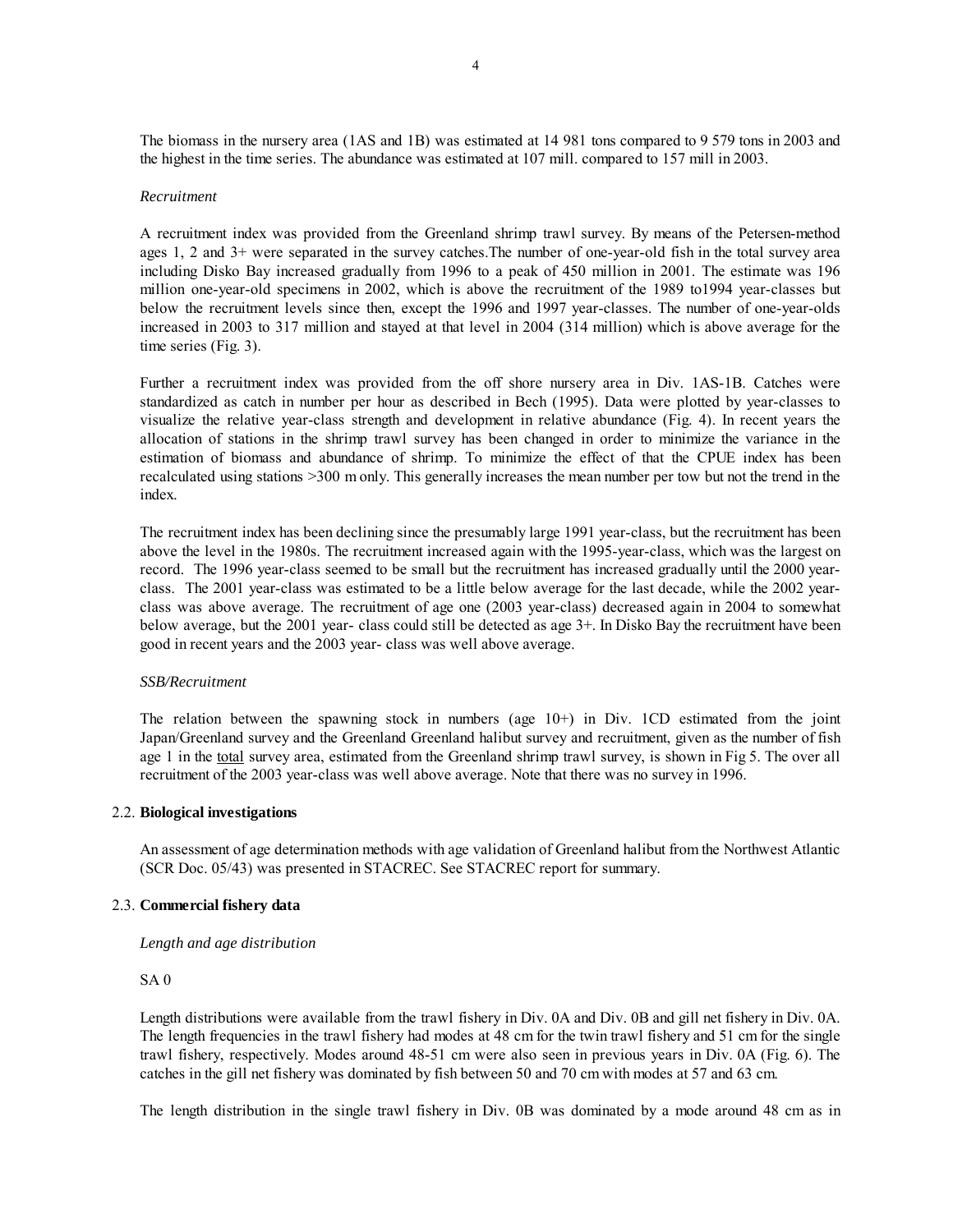previous years. SA1

Length frequencies were available from the Greenland trawl fishery in Div.1ABD and the Russian (SCS Doc. 05/05) and Norwegian trawl fishery in Div. 1D. Further, length frequencies from Div.1A-1D were available from a Spanish trial fishery directed against squid (SCR Doc. 05/33).

 The length frequency in the trawl fishery in Div. 1AB showed a mode at 48-51 cm and there were generally more large fish in the catches compared to Div. 1D, as seen in the previous years.

The catch composition in the Russian, Norwegian and the Greenland trawl fishery in Div. 1D showed modes at 49, 50 and 52 cm, respectively (Fig. 7).

The catches in the Spanish research fishery in 1A and B mainly comprised of fish 30 between 50 cm while the length composition from Div. 1C and 1D showed modes at 46 and 48 cm, respectively (Fig. 8).

Catch at age was available from the Russian trawl fishery in Div. 1D. Ages 6 and 7 dominated the catches (Fig. 9).

The Greenland trawl length frequencies in Div. was converted to age frequency using an age length key sampled during the Greenland deep sea survey in Div 1CD. The catches were dominated by fish age 6 to 8 (Fig. 10)

No catch-at-age information was available from SA 0 and the catch-at-age and mean-weight-at-age, in Table 3 and 4, respectively, has not been updated.

## *Catch rate*

Unstandardized catch rates were available from the Greenland trawl fishery in Div. 1A and 1D (SCS Doc. 05/14). The catch rates were stable in Div. 1A between 2001 and 2002 (1.09 ton/hr) but decreased to 0.87 ton/hour in 2003 to increase again in 2004 to 0.95 ton/hr. The catch rates in Div. 1CD decreased from 0.87 to 0.71 ton/hr between 2002 and 2003 but increased again in 2004 to 0.78 ton/hr (Fig. 11).

Unstandardized catch rates were estimated from logbooks from the trawl fishery in Div. 1CD submitted to the Greenland authorities and for EU/German trawlers during 1996-2004 (SCS Doc. 05/9) (Fig. 11). The catch rates from vessels from Faeroe Island and Greenland twin trawlers increased slightly while the CPUE from EU/Germany and Russia and Norway decreased slightly between 2003 and 2004.

Unstandardized catch rates from the Spanish trial fishery for squid showed catch rates from Div. 1A-1D on 320, 248, 482 and 321 kg/hr for the four divisions, respectively (SCR Doc. 05/33).

Standardized catch rate series, based on available logbook data and data from the EU-German trawl fishery (SCS Doc. 05/9), were available for the offshore trawl fishery in Div. 1CD for the period 1988-2004.

The standardized catch rates in Div. 1CD dropped from 1989-1990 but has been stable since then but showed a small increase between 2002 and 2003 but dropped slightly between 2003 and 2004. The CPUE is however the second highest seen since 1993 (Fig. 12) (Appendix 1). In 2004 the logbooks represented 80 percent of the catches in Div. 1CD. The Spanish catches have not been included in the analysis because the trial fishery is a one year event and the fishery was directed towards squids.

The combined catch rate from 0B and 1CD could not be updated in 2004 due to lack of data from 0B (Fig. 12). There are, however added a few logbooks from 1CD, 1996. But this has not changed the trend in the series.

Due to the frequency of fleet changes in the fishery in both SA0 and SA1 both the unstandardized and the standardized indices of CPUE should, however, be interpreted with caution.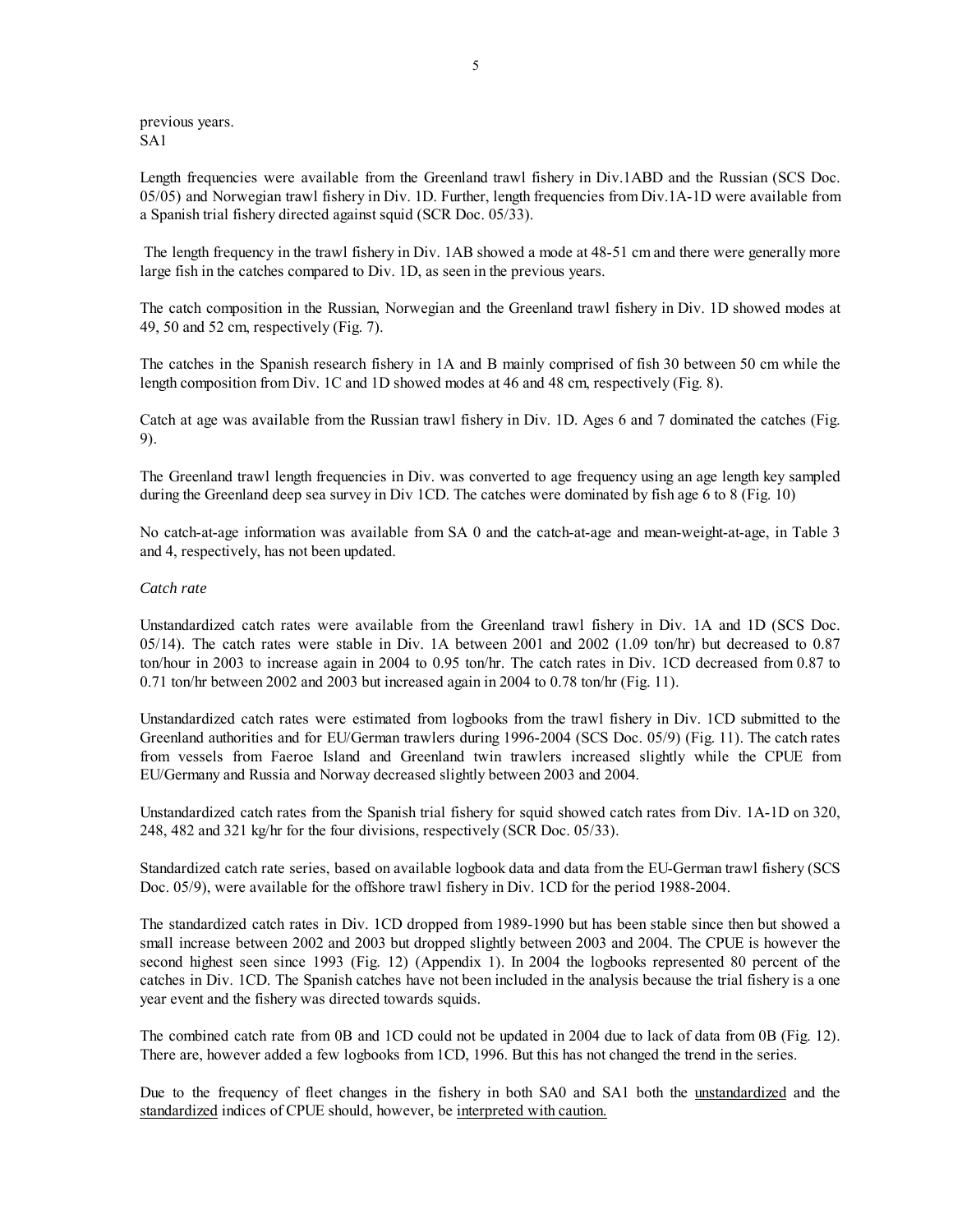#### 3. **Assessment**

#### 3.1. **Yield per Recruit Analysis**

The level of total mortality has in 1994-1996 been estimated by means of catch-curves using data from the offshore longline fishery in Div. 1D. Z was estimated from regression on age 15-21. A relative F-at-age was derived from the catch curve analysis, where the trawl, longline and gillnet catches were weighed and scaled to the estimated stock composition. In all three years STACFIS considered that the estimation of Z was based on too limited samples and represented too small a part of the fishery and that the outcome of the catch curve analysis was too uncertain to be used in the yield per recruit analysis. No age frequencies were available from the longline fishery in 2004 fishery hence no catch-curve analysis were made made.

## 3.2. **XSA**

#### *Extended Survivors Analysis*

An XSA has been run unsuccessful several times during the 1990'ies, using a survey series covering 1987-1995 as tuning. STAFIS considered the XSA's unsuitable for an analytic assessment due to high log-catchability residuals and S.E.'s and systematic shift in the residuals by year. Further, a retrospective plot of *Fbar*showed poor convergence. In 1999 the XSA analyses was rerun including the latest two years surveys (1997-1998, new vessel and gear) but the outcome of the analysis did not improve.

An XSA analysis was run using the stock data for SA 0+1, calibrated with trawl survey data (age 5-15) from the Greenland Deep sea surveys (1997-2001) in Div. 1CD. The assessment results are considered to be provisional due to problems with the catch-at-age data and the short time series, the assessment is, however, considered to reflect the dynamics in the stock. The rate of exploitation has been relative stable in recent years between 0.2-0.3 ( $F<sub>bar</sub>$  7-13). The input parameters to the analysis and the outcome of the analysis is given in (SCR Doc. 02/68)

The XSA was run again in 2003 year with the 2002 survey and catch data and updated catch data from 2001 (very small changes). The assessment results are considered to be provisional due to problems with the catch-at-age data and the short time series. The assessment is, however, considered to some extend to reflect the dynamics in the stock. The rate of exploitation has been relative stable in recent years between 0.2-0.3 (*Fbar* 7-13). The summary of the XSA is given in SCR (Doc. 03/54).

The XSA was not run this year as no catch-at-age data were available for 2003-2004.

#### 3.3. **Spawning stock/recruitment relations**

A spawning stock/recruitment plot based on the available observations from the joint Japan/Greenland survey and the Greenland survey is shown in Fig. 5. No further analysis of spawning stock recruitment relationships have been made due to few observations distributed on two different surveys, poor estimate of spawning stock biomass (survey trawl only take a very small proportion of the mature fish, the survey covers only a restricted part of the area covered by the assessment, and knife edge maturity ogive was applied). Further, the age of the recruits is relatively poor estimated (the Petersen method).

## 3.4. **ASPIC**

ASPIC was run in 1999 with standardized CPUE data and a biomass index as inputs. Three CPUE series were available, one series covering Div. 0B during the period 1990-1998, one covering Div. 1CD during the period 1987-1998 and a series combining the two data sets. The biomass index was from 1CD and covered the period 1987-1995 and 1997-1998. Several runs showed that the combined CPUE series from Div. 0B+1CD fitted the total catch data best in terms of  $r^2$  and "total objective function". Runs with biomass alone gave relatively bad fits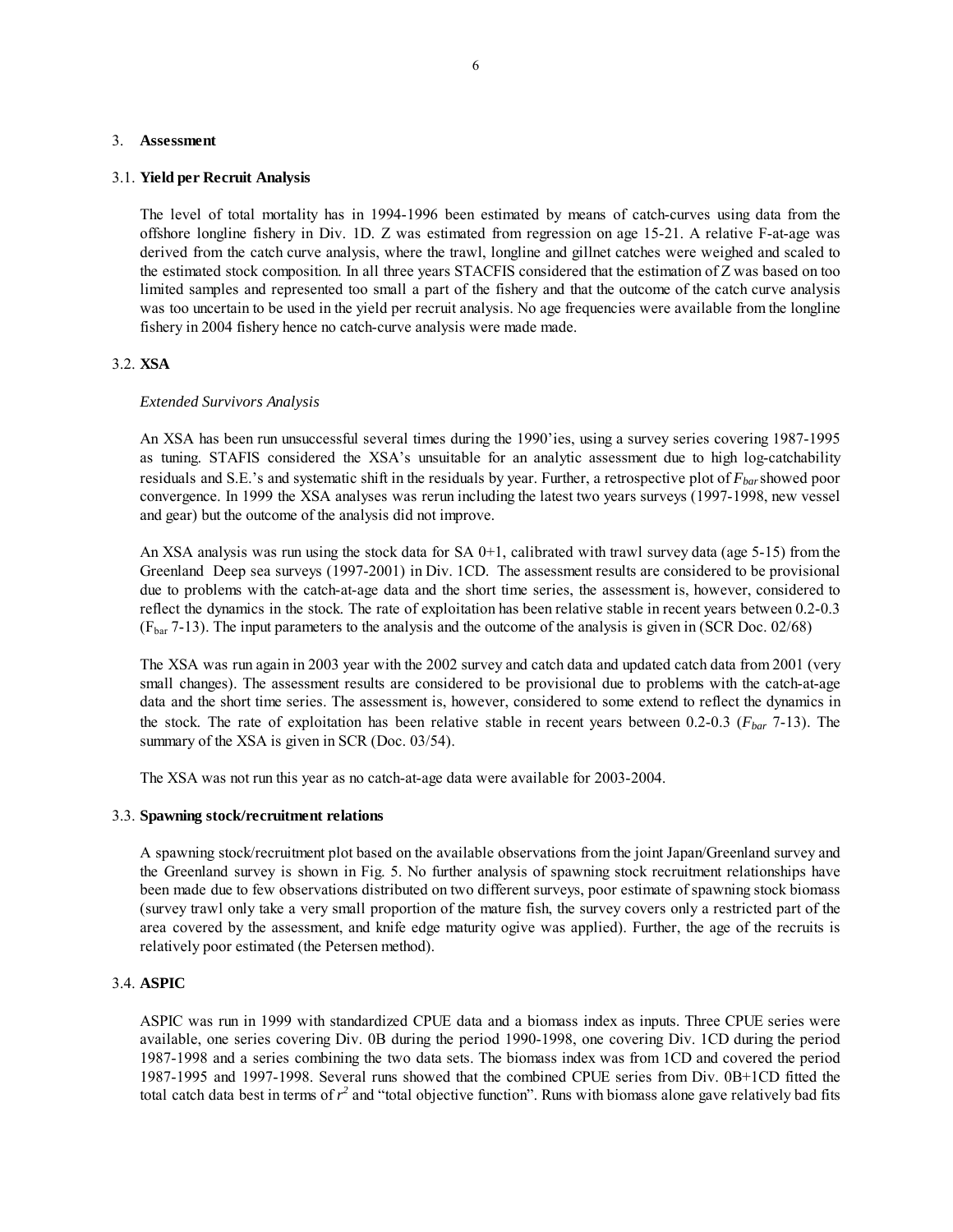in terms of "total objective function" and  $r^2$  and the modeled population trajectory declining drastically over the period. Runs with the CPUE series from 0B gave unrealistic high  $B_{msy}$  and negative  $r^2$ . The run with the combined CPUE series showed, however, that sensitivity analysis should be run, because "the B1-ratio constraint term contributed to loss". Several runs with different realistic values for the constraint did not solve the problem. Further, the coverage index and nearness index was equal in all runs. Several runs with different constraints on r and MSY were tried but it did not changesthe outcome of the analysis. Removing the three first years from the input data gave negative  $r^2$ . To get measures of variance the run with the combined CPUE series was bootstrapped (500 resamplings).

The results showed that estimated fishing mortalities 1987-1998 have been less than the (bias-reduced) estimate of  $F_{msv}$  (0.22) except for one year (1992). A number of essential parameters are quite imprecisely estimated  $(r, q, \bar{r})$  $F_{msy}$ ), and it is considered that the estimates of MSY and  $F_{msy}$  were not precise enough to be used.

The input parameters from 2000-2004 (catches, survey biomass index, and CPUE index) have only varied little compared to 1999, and it was not expected that the outcome of an ASPIC analysis would change significantly, hence the analysis was not attempted.

## 4. **Prognosis**

Since catches peaked with 18,000 tons in 1992 they have been stable at around 10,000 tons until 2000. Since then catches have gradually increased to 19,954 in 2003. Catches decreased slightly to 19,098 in 2004. The increase in catches have primarily been due to increased effort in Div. 0A and Div. 1A

Standardized catch rates in Div. 1CD have been stable during the last decade and decreased slightly compared to 2003 which was the highest seen since 1993. The combined catch rate for Div. 1C-D+0B has showed very little variation during the period 1988-2000 (not updated in since then). Unstandardized catch rates for Div. 0A increased from 2001 to 2002 and further in 2003 (no update for 2004). Catch rates from one-two trawlers in Div. 1A was stable between 2001 and 2002, dropped in 2003 but increased again in 2004.

Survey biomass has been increasing gradually in 1999, 2001 and 2004 in Div 0A.

A new survey in the northern part of 0A estimated a biomass on 46 000 tons.

The biomass in Div. 1CD increased between 2003 and 2004 and is above the average for the period 1997-2004.

A new survey in the northern part of Div. 1A estimated a biomass on 54 000 tons.

Most of SA 0 and SA 1 has been covered by deep sea surveys in 2001 and 2004 and the total trawlable biomass has been estimated at around 360 000 tons.

Off shore biomass in the Greenland shrimp survey has been relatively stable since 1996 but increased between 2003 and 2004 to the highest level in the time series, that dates back to 1992. The recruitment of age one, in the entire survey area has been above average the last three years, but an recruitment index for the off shore nursery areas showed that the 2003 year-class was below average.

## 5. **Biological reference points**

Yield per recruit analysis or other age-based methods are not available, for estimating biological reference points. Biomass indices and CPUE series are relative short and show little variability and are not useful for estimating reference points.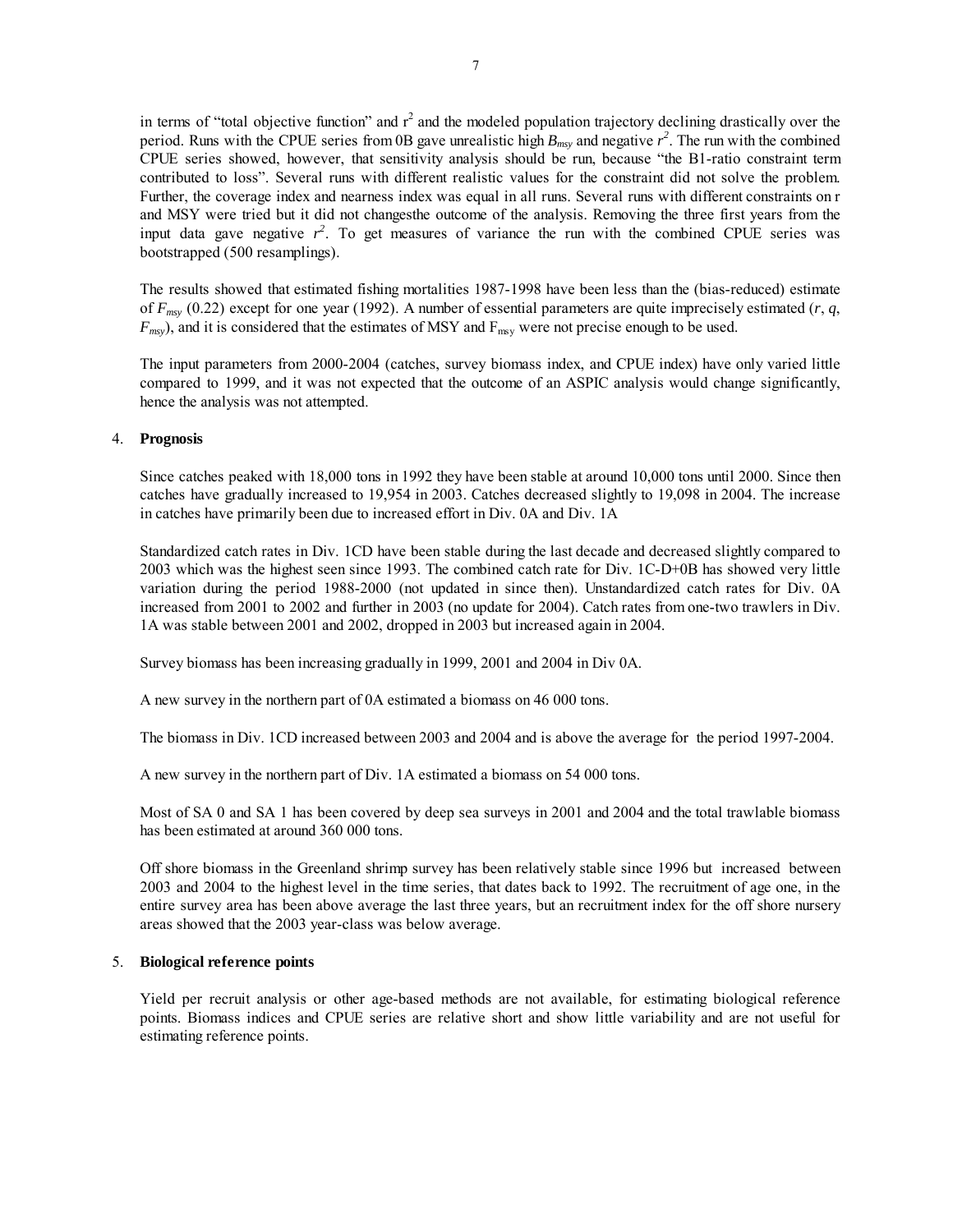#### 6. **References**

Bech, G. 1995. Recruitment of Greenland halibut at West Greenland. NAFO SCR Doc. 95/19.

Gonzales F., J.L. del Rio, A. Vasquez, H. Murua, E. Roman, M. Casas, P. Duran and G. Ramilo. Spanish Research Report for 2004. NAFO SCS Doc. 05/8.

Jørgensen, O.A. 2005. Survey for Greenland halibut in NAFO Divisions 1CD, 2004. NAFO SCR Doc. 05/13.

- Jørgensen, O.A. 2005. Survey for Greenland halibut in Northern Part of Baffin Bay. NAFO Divisions 1A, 2005. NAFO SCR Doc. 05/14.
- Ratz H.-.J., C. Stransky and M. Stein. 2005. German research report for 2004. SCS Doc. 05/9.
- Rio del J.l., C. Gonzales, A. Gago and F. Gonzales. 2005. Results of the 2004 Spanish Experimental Fishing in NAFO Subarea 1. NAFO SCR Doc. 05/33.
- Siegstad, H. 2005. Denmark/Greenland Research Report for 2004. SCS Doc. 05/14.
- Storr-Paulsen M. and O.A. Jørgensen. 2005. Biomass and Abundance of Demersal Fish Stocks off West Greenland Estimated from the Greenland shrimp survey, 1988-2004. NAFO SCR Doc. 05/39.
- Treble M. A., Summary of data from the offshore commercial fishery for Greenland halibut in Subarea 0. NAFO SCR Doc. 04/44.
- Treble M. A., Analysis of Data from the 2004 Trawl Survey in NAFO Division 0A. NAFO SCR Doc. 05/56.
- Treble M. A., S.E. Capana, R.J. Wastle, C.M Jones and J. Boje. An Assessment of Age Determination Methods, with Age validation of Greenland Halibut from the Northwest Atlantic. NAFO SCR Doc. 05/43.
- Vaskov A., K. Gorchinsky, T. Igashov, S. Melinkov and S.F.Lisovsky. 2005. Russian Research Report for 2004. NAFO SCS Doc. 05/5.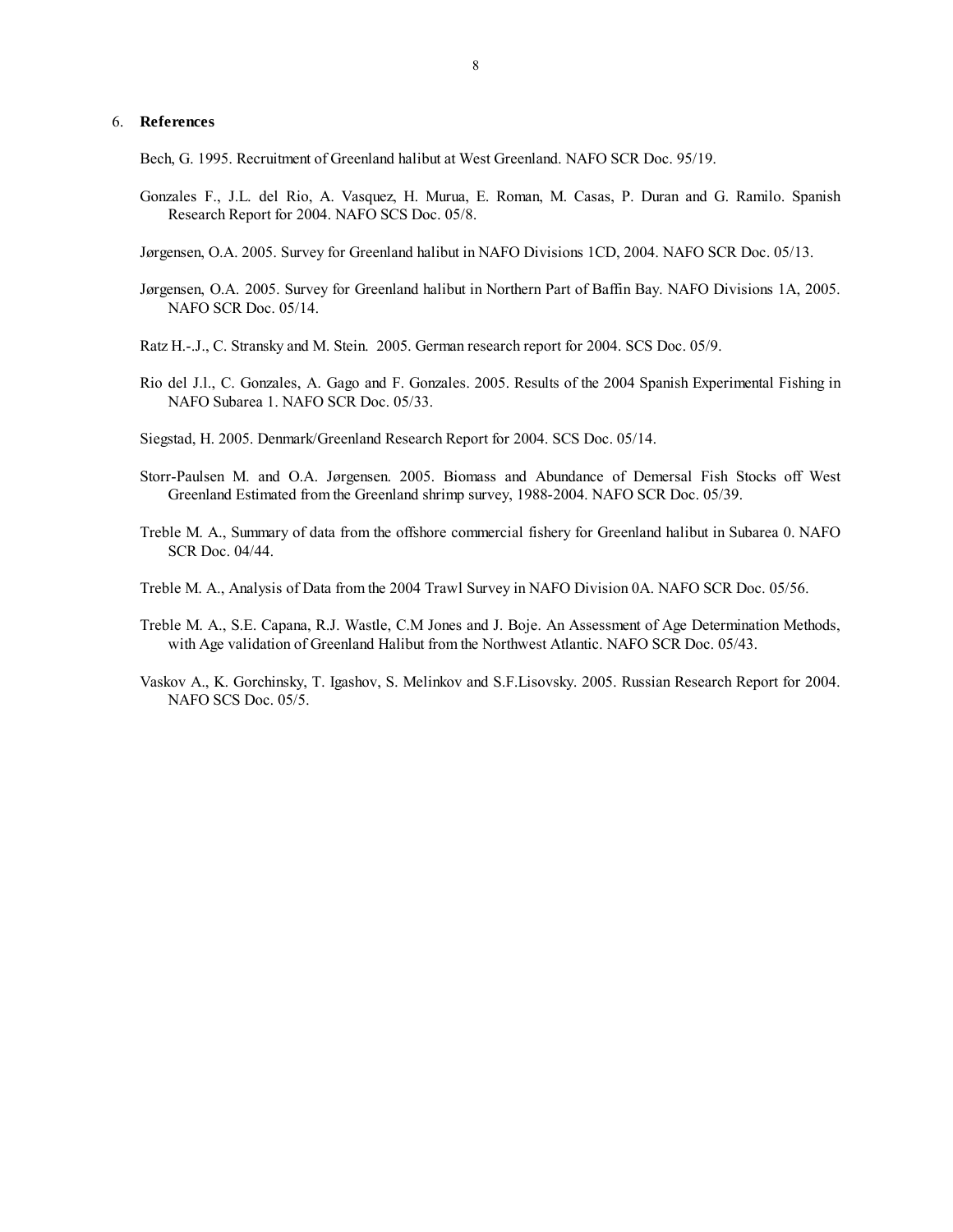TABLE 1. Greenland halibut catches (metric tons) by year and country for Subarea 0 (Split on Div. 0A and 0B) from 1987 to 2004. Minor (300 ton or less) catches from Div. 0A are included in some of the 0B catches prior to 2001.

|             |     |      |     |                        |      |           |                   |      | Year |      |      |      |      |        |                  |           |                  |              |
|-------------|-----|------|-----|------------------------|------|-----------|-------------------|------|------|------|------|------|------|--------|------------------|-----------|------------------|--------------|
| Count.      | 87  | 88   | 89  | 90                     | 91   | 92        | 93                | 94   | 95   | 96   | 97   | 98   | 99   | $00^a$ | 01 <sup>ad</sup> | $02^{ae}$ | 03 <sup>af</sup> | $04^{\rm a}$ |
| $0\text{A}$ |     |      |     |                        |      |           |                   |      |      |      |      |      |      |        |                  |           |                  |              |
| CAN         |     |      |     |                        |      |           |                   |      |      |      |      |      |      |        | 2183             | 3800      | 4278             | 3740         |
| POL         |     |      |     |                        |      |           |                   |      |      |      |      |      |      |        | 445              |           |                  |              |
| 0B          |     |      |     |                        |      |           |                   |      |      |      |      |      |      |        |                  |           |                  |              |
| CAN         |     | 2    |     | 589                    |      | 256 2194  | 883               |      | 1941 | 2354 | 3871 | 3924 | 4784 | 5438   | 5034             | 3186      | 4709             | 5627         |
| <b>EST</b>  |     |      |     |                        |      |           | 631               |      |      |      |      |      |      |        |                  |           |                  |              |
| <b>FRO</b>  | 388 | 963  | 596 | 2252                   | 2401 | 463       | 1038              |      |      | 839  | 452  |      |      |        |                  |           |                  |              |
| JAP         |     |      |     | 113                    | 232  | 337       | 252               | 600  | 1031 | 500  |      |      |      |        |                  |           |                  |              |
| LAV         |     |      |     |                        |      |           | 83                |      |      |      |      |      |      |        |                  |           |                  |              |
| <b>NOR</b>  |     |      | 282 | 5016 <sup>c</sup> 3959 |      |           | 373               |      |      |      |      |      |      |        |                  | 782       |                  |              |
| <b>RUS</b>  |     | 59   | 29  | 1528                   | 1758 | 9364      | 4229 <sup>b</sup> | 3674 | 261  | 915  |      |      |      |        |                  |           | 1368             |              |
| <b>TOT</b>  | 388 | 1024 | 907 | 9498                   | 8606 | 1235<br>O | 7489              | 4274 | 3233 | 4608 | 4323 | 3924 | 4784 | 5438   | 7662             | 7768      | 10355            | 9367         |

a Provisional data.

<sup>b</sup> The Russian catch is reported as area unknown, but has previously been reported from 0B.

c Dobbel reported as 10 031 tons.

<sup>d</sup> Excluding 445 tons double reported, and 2 tons reported by error.<br>
<sup>e</sup> Excluding 370 tons double reported and 782 tons reported by error.<br>
<sup>f</sup> Excluding 1 366 tons double reported.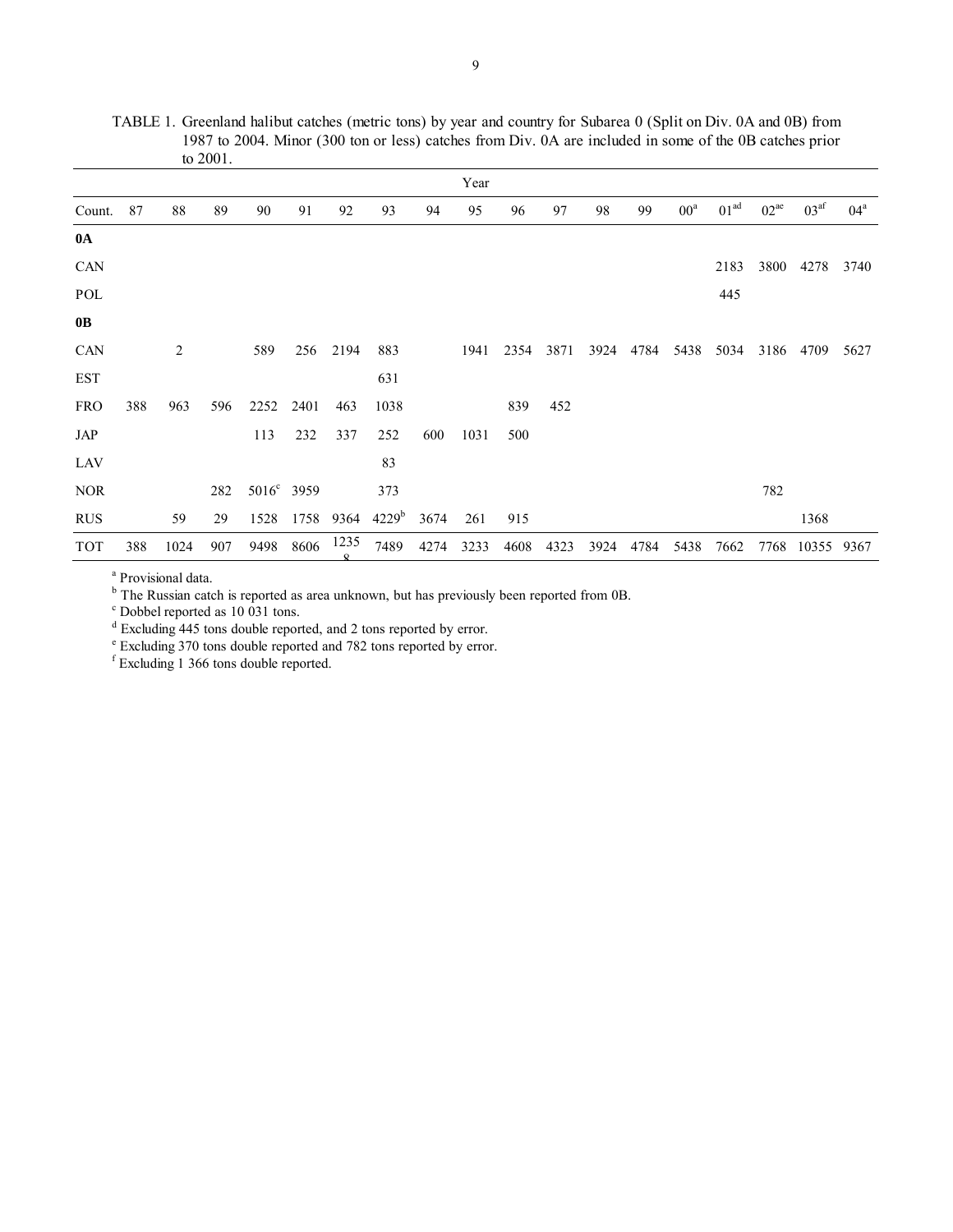| Coun.        | 87  | 88   | 89   | 90   | 91   | 92   | 93   | 94   | 95   | 96   | 97   | 98   | 99             | $00^a$ | 01 <sup>a</sup> | $02^a$ | 03 <sup>a</sup>                                  | $04^{\rm a}$     |
|--------------|-----|------|------|------|------|------|------|------|------|------|------|------|----------------|--------|-----------------|--------|--------------------------------------------------|------------------|
| 1AB          |     |      |      |      |      |      |      |      |      |      |      |      |                |        |                 |        |                                                  |                  |
| GRL          |     |      |      |      |      |      |      |      |      |      |      |      |                |        |                 |        | $340^d$ 1571 <sup>d</sup> 3476 <sup>d</sup> 3621 |                  |
| <b>RUS</b>   |     |      |      |      |      |      |      |      |      |      |      |      |                |        | 85              | 279    | 259                                              | 241              |
| <b>FRO</b>   |     |      |      |      |      |      |      |      |      |      |      |      |                | 96     | 148             | 150    | $146^\circ$                                      | $150^{\circ}$    |
| <b>NOR</b>   |     |      |      |      |      |      |      |      |      |      |      |      |                |        |                 |        | 77                                               |                  |
| EU           |     |      |      |      |      |      |      |      |      |      |      |      |                |        |                 |        | 73                                               | 141 <sup>f</sup> |
| 1CD          |     |      |      |      |      |      |      |      |      |      |      |      |                |        |                 |        |                                                  |                  |
| GRL          |     |      |      |      | 965  | 227  | 213  | 885  | 1405 | 1880 | 2312 | 2295 | 2549           | 2657   |                 |        | 2657 2294° 2199 2185                             |                  |
| <b>FRO</b>   |     |      |      | 54   | 123  | 151  | 128  | 780  |      |      | 127  | 242  | 116            | 147    | 150             | 150    | $152^{\circ}$                                    | $150^{\circ}$    |
| <b>JPN</b>   | 907 | 1581 | 1300 | 988  | 677  | 2902 | 1198 | 820  | 337  |      |      |      |                |        |                 |        |                                                  |                  |
| <b>NOR</b>   |     |      |      |      | 611  | 2432 | 2344 | 3119 | 2472 | 1785 | 1893 |      | 1338 1360      | 1360   | 1419            |        | 1734 1345 1364                                   |                  |
| <b>RUS</b>   |     |      |      |      |      |      | 5    |      | 296  | 254  |      | 543  | 552            | 792    | 829             | 654    | 1328                                             | 1214             |
| EU           |     |      |      |      |      |      | 46   | 266  | 527  | 455  | 446  | 350  | 330            | 444    | 537             | 536    | $543^e$                                          | 665 <sup>g</sup> |
| <b>Total</b> | 907 | 1581 | 1300 | 1042 | 2376 | 5712 | 3934 | 5870 | 5037 | 4374 | 4778 | 4769 | $4907^{\rm b}$ | 5251   | 5522            | 7368   | 9598                                             | 9731             |

TABLE 2. Greenland halibut catches (metric tons) by year and country for Subarea 1 (Split on Div. 1AB and Div. 1CD) from 1987 to 2003. The Greenland catches are excl. inshore catches in Div. 1A. Offshore catches in Div. 1A prior to 2001 are negligible.

a Provisional data.

 $<sup>b</sup>$  Excluding 7603 tons reported by error.</sup>

c Reported to the Greenland authorities.

d Offshore catches.

e Including 2 tons taken in an experimental fishery.

f Spanish research fishery.

<sup>g</sup> Includes 131 tons taken in Spanish research fishery.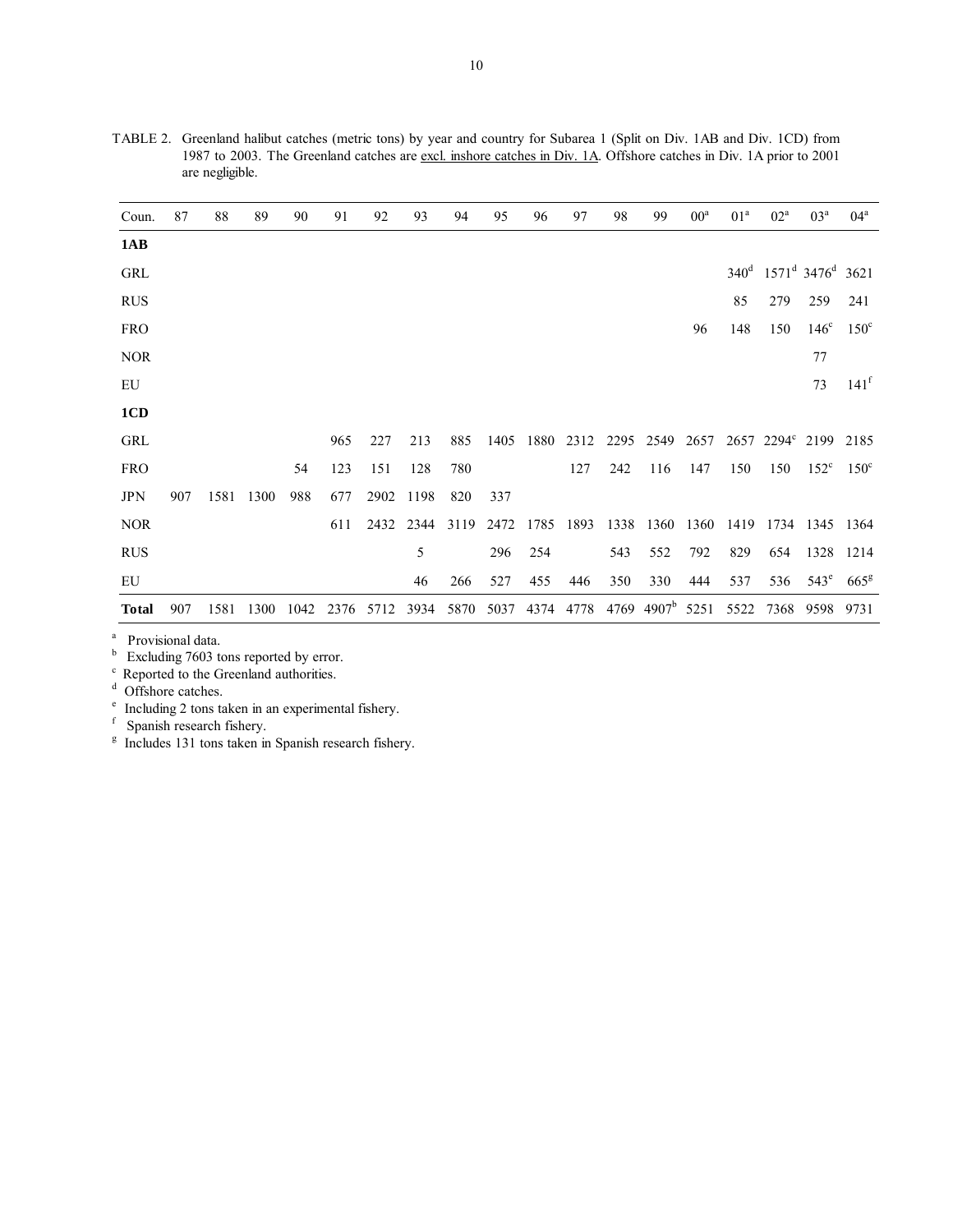| <b>YEAR</b> | 1987 | 1988 | 1989         | 1990         | 1991           | 1992         | 1993           | 1994           | 1995 | 1996 | 1997         | 1998           | 1999   | 2000           | 2001  | 2002  | 2003  | 2004  |
|-------------|------|------|--------------|--------------|----------------|--------------|----------------|----------------|------|------|--------------|----------------|--------|----------------|-------|-------|-------|-------|
| AGE         |      |      |              |              |                |              |                |                |      |      |              |                |        |                |       |       |       |       |
| 5           | 2    |      |              | 4            | 20             | 53           | 241            | 254            | 152  | 151  | 41           | 71             | 262    | 415            | 69    | 570   |       |       |
| 6           | 31   | 29   | 36           | 87           | 318            | 678          | 651            | 862            | 522  | 530  | 311          | 372            | 1092   | 1106           | 978   | 1975  |       |       |
| $\tau$      | 182  | 190  | 244          | 592          | 1742           | 2967         | 2422           | 2472           | 1628 | 1818 | 1556         | 677            | 1759   | 1677           | 3212  | 4252  |       |       |
| 8           | 296  | 354  | 409          | 1711         | 2679           | 4311         | 2356           | 1692           | 940  | 1575 | 2110         | 1187           | 1174   | 1144           | 1802  | 1791  |       |       |
| 9           | 193  | 245  | 212          | 1356         | 1418           | 2604         | 1048           | 954            | 558  | 660  | 1042         | 900            | 672    | 772            | 1154  | 617   |       |       |
| 10          | 77   | 115  | 75           | 711          | 533            | 951          | 590            | 294            | 259  | 306  | 438          | 572            | 375    | 501            | 776   | 476   |       |       |
| 11          | 40   | 80   | 47           | 359          | 221            | 398          | 224            | 183            | 228  | 160  | 232          | 422            | 234    | 443            | 503   | 347   |       |       |
| 12          | 18   | 61   | 48           | 195          | 144            | 231          | 130            | 159            | 188  | 127  | 118          | 205            | 184    | 291            | 273   | 149   |       |       |
| 13          | 10   | 58   | 44           | 189          | 108            | 158          | 72             | 125            | 104  | 64   | 96           | 153            | 172    | 178            | 101   | 209   |       |       |
| 14          | 9    | 46   | 42           | 115          | 60             | 85           | 59             | 58             | 80   | 57   | 21           | 98             | 95     | 68             | 50    | 75    |       |       |
| 15          | 6    | 35   | 26           | 67           | 36             | 45           | 37             | 55             | 85   | 39   | 13           | 19             | 61     | 75             | 21    | 168   |       |       |
| 16          | 3    | 15   | 12           | 17           | 6              | 23           | 26             | 34             | 41   | 36   | 12           | 4              | 37     | 17             | 10    | 74    |       |       |
| 17          | 4    | 4    | 1            | 3            | $\overline{2}$ | 1            | $\overline{4}$ | 10             | 18   | 13   | $\mathbf{0}$ | $\overline{0}$ | 18     | $\overline{4}$ | 5     | 23    |       |       |
| $+gp$       | 2    |      | $\mathbf{0}$ | $\mathbf{0}$ | $\mathbf{0}$   | $\mathbf{0}$ | $\overline{2}$ | $\overline{7}$ | 10   | 22   | $\mathbf{0}$ | $\theta$       | $\tau$ | 6              | 3     | 49    |       |       |
| TOT.NUM     | 873  | 1234 | 1197         | 5406         | 7287           | 12505        | 7862           | 7159           | 4813 | 5558 | 5994         | 4688           | 6166   | 6717           | 8957  | 10917 |       |       |
| <b>TONS</b> | 1295 | 2605 | 2207         | 10540        | 10982          | 18070        | 11423          | 10144          | 8270 | 8982 | 9101         | 8693           | 9691   | 10689          | 13184 | 15136 | 19953 | 19098 |

TABLE 3. Catch-at-age in numbers. Not updated for 2003 and 2004.

TABLE 4. Catch weights at age (kg) Not updated for 2003-2004.

| <b>YEAR</b> |       | 1987 | 1988  | 1989 | 1990  | 1991 | 1992  | 1993  | 1994  | 1995  | 1996  | 1997 | 1998  | 1999  | 2000 | 2001  | 2002  |
|-------------|-------|------|-------|------|-------|------|-------|-------|-------|-------|-------|------|-------|-------|------|-------|-------|
| AGE         |       |      |       |      |       |      |       |       |       |       |       |      |       |       |      |       |       |
|             | 5.    | 0.29 | 0.29  | 0.29 | 0.33  | 0.34 | 0.33  | 0.58  | 0.43  | 0.49  | 0.52  | 0.36 | 0.50  | 0.54  | 0.53 | 0.48  | 0.48  |
|             | 6     | 0.51 | 0.51  | 0.51 | 0.54  | 0.54 | 0.56  | 0.72  | 0.62  | 0.66  | 0.69  | 0.55 | 0.74  | 0.70  | 0.72 | 0.67  | 0.70  |
|             | 7     | 0.74 | 0.74  | 0.74 | 0.79  | 0.79 | 0.80  | 0.96  | 0.91  | 0.94  | 0.94  | 0.86 | 1.00  | 0.98  | 1.00 | 0.91  | 0.96  |
|             | 8     | 1.08 | 1.08  | 1.08 | 1.10  | 1.12 | 1.13  | 1.26  | 1.26  | 1.34  | 1.38  | 1.27 | 1.24  | 1.28  | 1.29 | 1.30  | 1.30  |
|             | 9     | 1.41 | 1.42  | 1.42 | 1.52  | 1.57 | 1.59  | 1.80  | 1.72  | 1.81  | 1.91  | 1.83 | 1.54  | 1.66  | 1.71 | 1.76  | 1.85  |
|             | 10    | 1.97 | 2.05  | 2.00 | 2.11  | 2.27 | 2.28  | 1.43  | 2.19  | 2.37  | 2.48  | 2.38 | 2.22  | 2.25  | 2.26 | 2.29  | 2.20  |
|             | 11    | 2.58 | 2.80  | 2.68 | 2.94  | 3.22 | 3.02  | 3.25  | 2.73  | 2.89  | 3.18  | 3.01 | 3.08  | 2.74  | 2.84 | 2.91  | 2.82  |
|             | 12    | 3.52 | 3.88  | 3.73 | 3.90  | 4.24 | 4.02  | 4.10  | 3.43  | 3.62  | 4.04  | 3.84 | 3.84  | 3.68  | 3.59 | 3.51  | 3.32  |
|             | 13    | 4.64 | 5.01  | 4.87 | 4.96  | 5.50 | 5.33  | 5.26  | 4.48  | 4.44  | 5.05  | 4.93 | 4.74  | 4.73  | 4.23 | 4.31  | 3.93  |
|             | 14    | 5.79 | 6.16  | 6.20 | 6.26  | 6.82 | 6.76  | 6.17  | 5.75  | 5.61  | 5.95  | 5.69 | 6.04  | 5.58  | 5.19 | 5.60  | 5.20  |
|             | 15    | 6.61 | 7.44  | 7.65 | 7.96  | 8.33 | 7.76  | 7.42  | 6.58  | 6.65  | 7.34  | 6.79 | 6.60  | 6.68  | 5.85 | 6.09  | 5.38  |
|             | 16    | 7.99 | 8.88  | 9.36 | 9.90  | 9.89 | 8.58  | 8.04  | 7.36  | 7.77  | 8.64  | 8.00 | 13.45 | 7.75  | 7.32 | 7.08  | 7.02  |
|             | 17    | 9.56 | 9.86  | 9.56 | 11.86 | 9.56 | 11.95 | 9.24  | 9.42  | 10.19 | 9.18  |      |       | 9.08  | 5.60 | 8.94  | 8.61  |
|             | $+gp$ |      | 11.33 |      |       |      |       | 10.25 | 11.15 | 11.00 | 11.10 |      |       | 11.10 | 9.00 | 11.22 | 10.97 |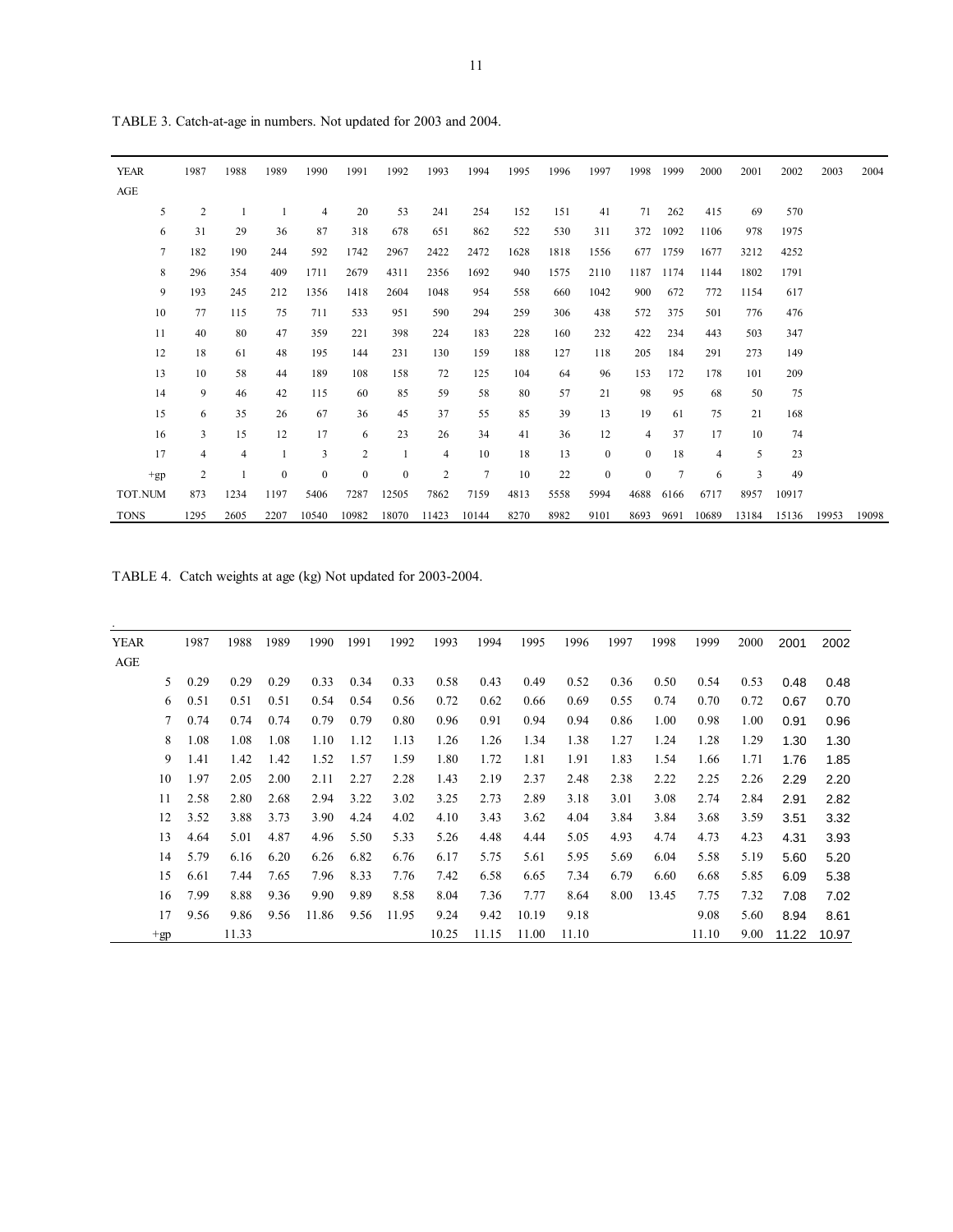

Fig. 1. Catches in SA0 and Div. 1A offshore + Div. 1B-1F and recommended TAC. For TAC before 1995 see text.



Fig. 2. Distribution of catches of Greenland halibut during surveys in 2001 and 2004.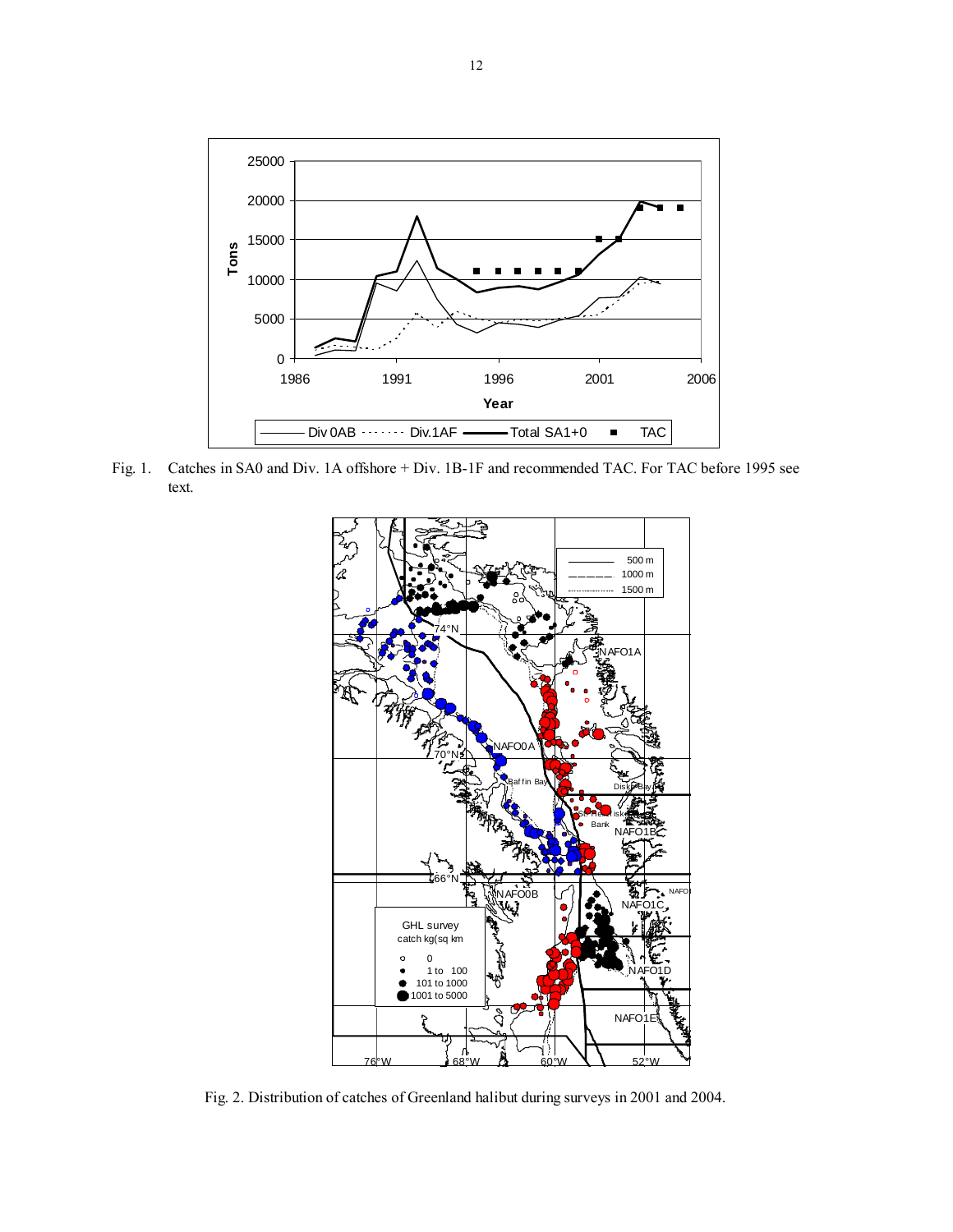

Fig.3. Abundance of age one in the entire area covered by the Greenland shrimp survey including inshore Disko Bay and Div. 1AN (North of 70°N).



Fig. 4. Year-class strength of Greenland halibut of ages 1-3+ in number per hour trawled in the offshore nursery area (Div. 1AS-1B, depths > 300 m).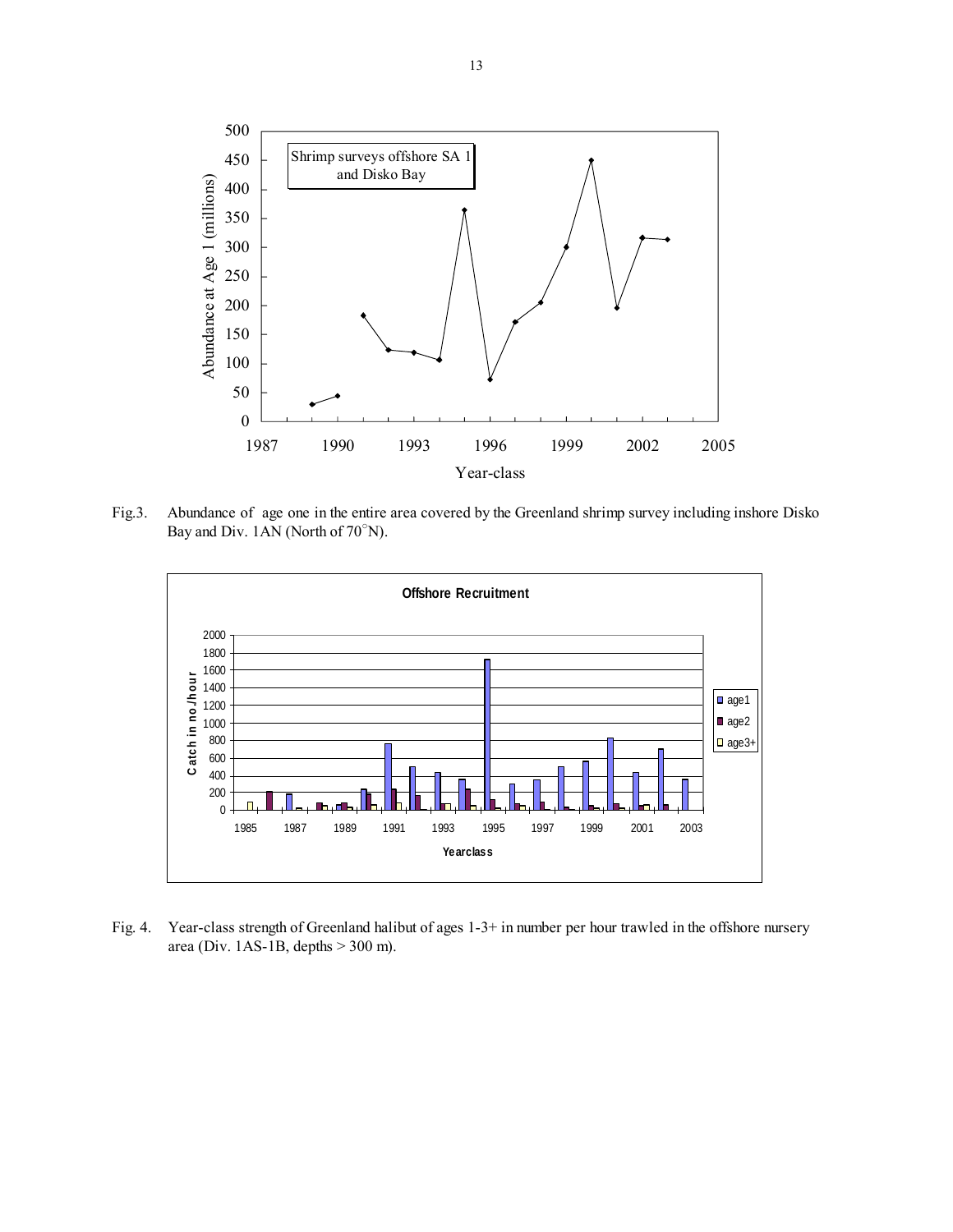

Fig. 5. Spawning stock in numbers (ages 10-18 in Div.1CD from the joint Japan/Greenland survey and the Greenland survey (1997-2001) plotted *vs* number of fish age 1 the following year estimated from the Greenland shrimp trawl survey including the Disko Bay. Figures denotes year-class. Note there was no deep sea survey in 1996.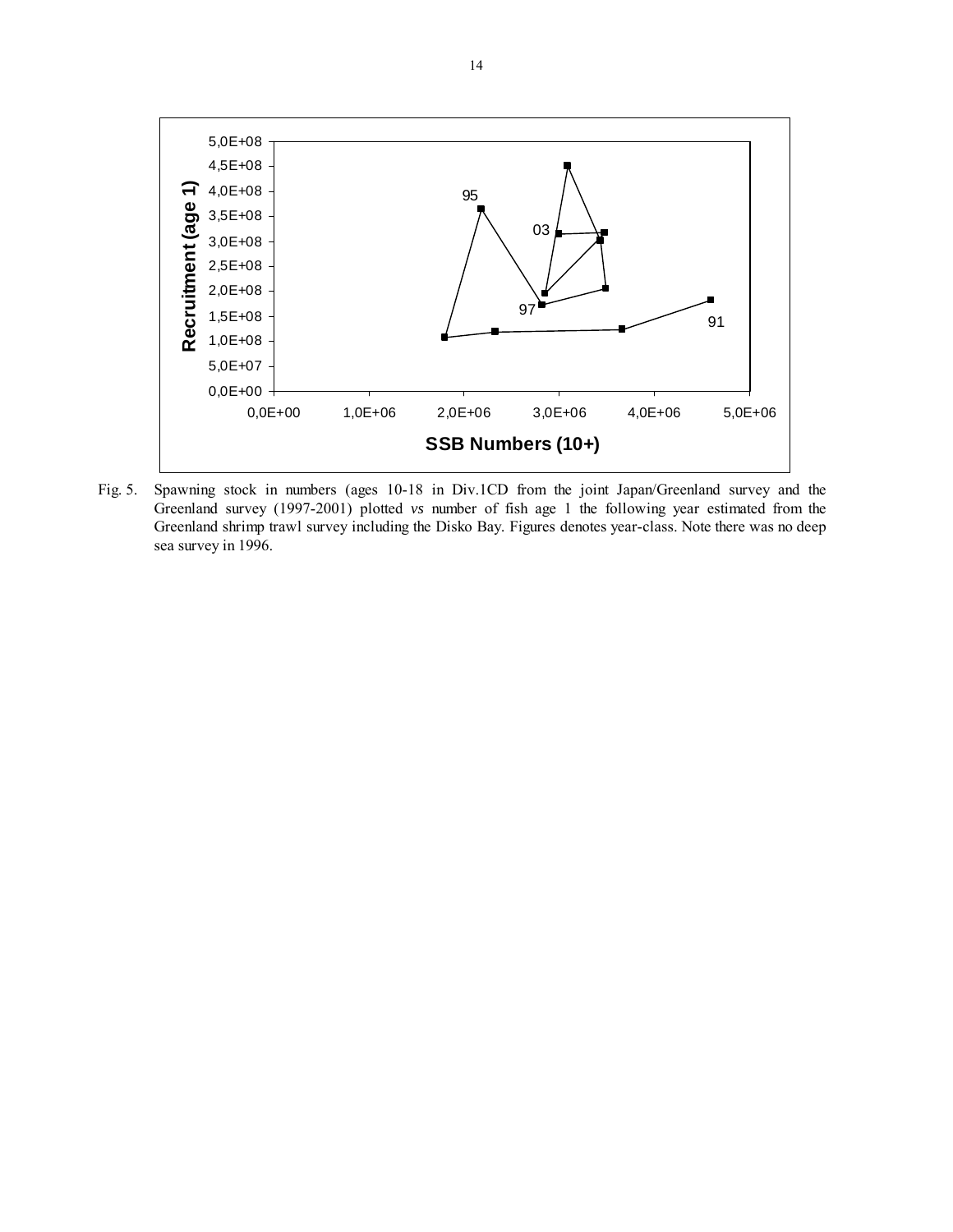



Fig 6. Length distribution from the fishery in Div 0AB in 2004.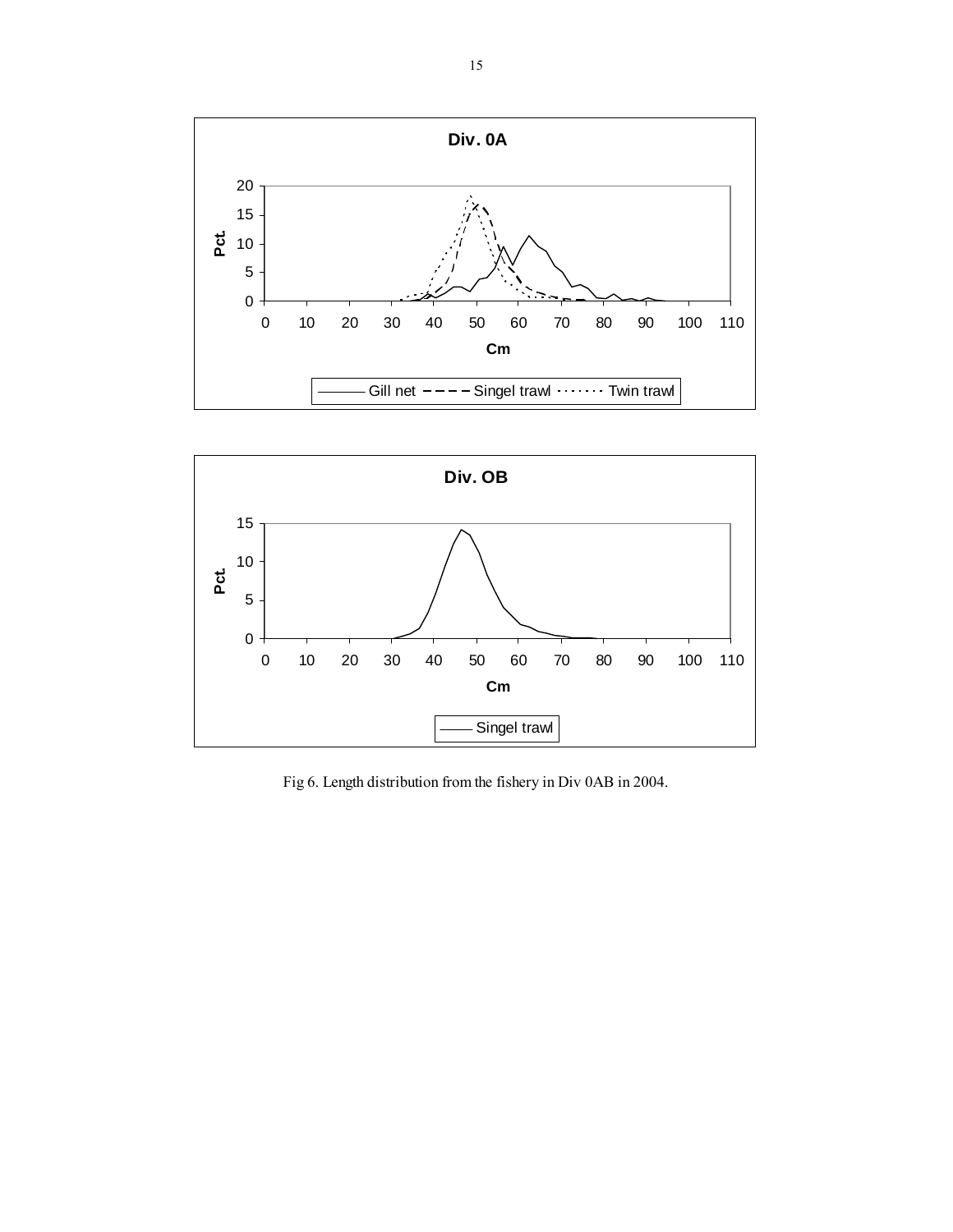



Fig. 7. Length distribution in the trawl fishery in Div. 1AB and 1D in 2004.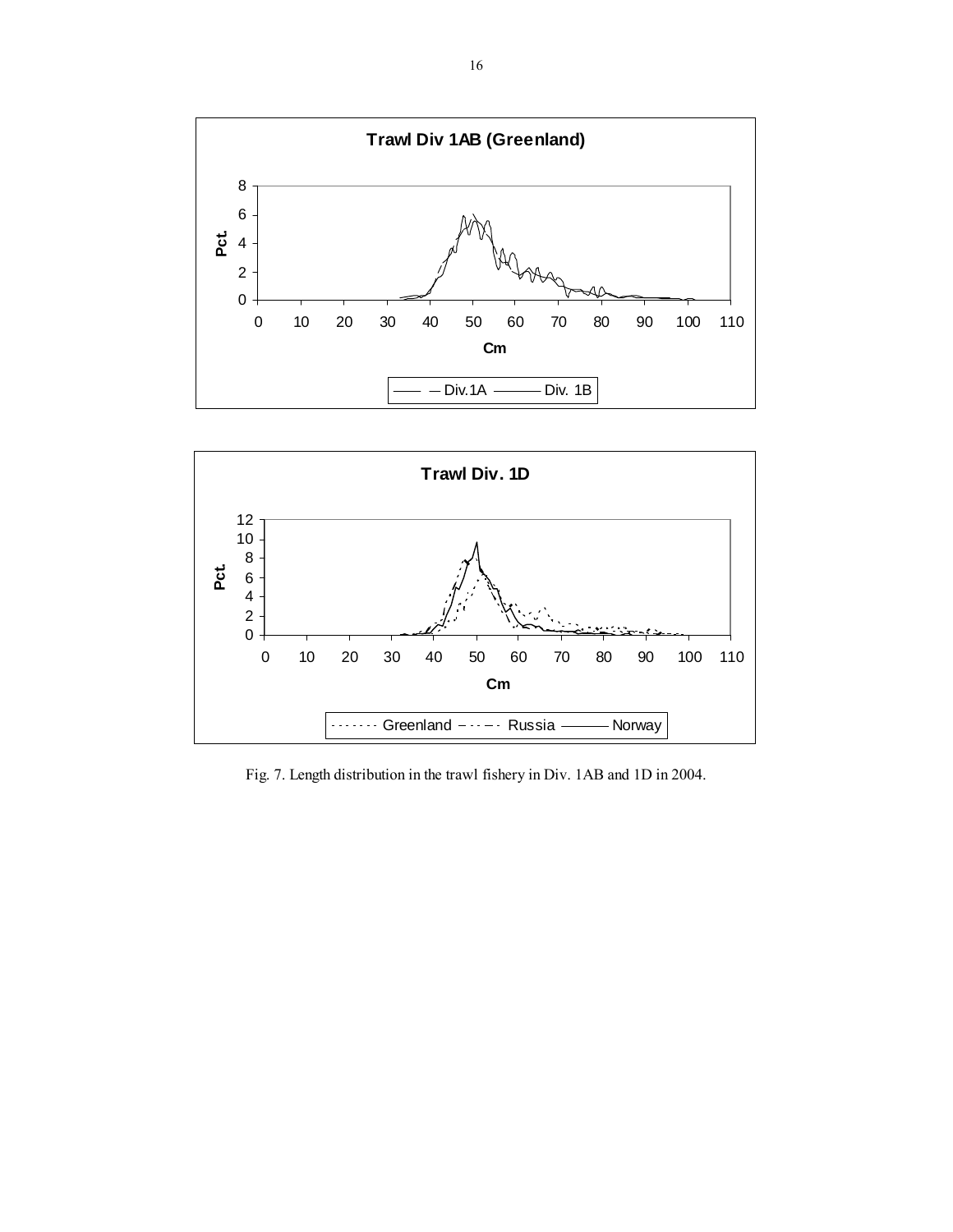

Fig. 8. Length distribution from the Spanish trial fishery for squids in 2004.



Fig. 9. Age distribution in the Greenland trawl fishery in Div. 1D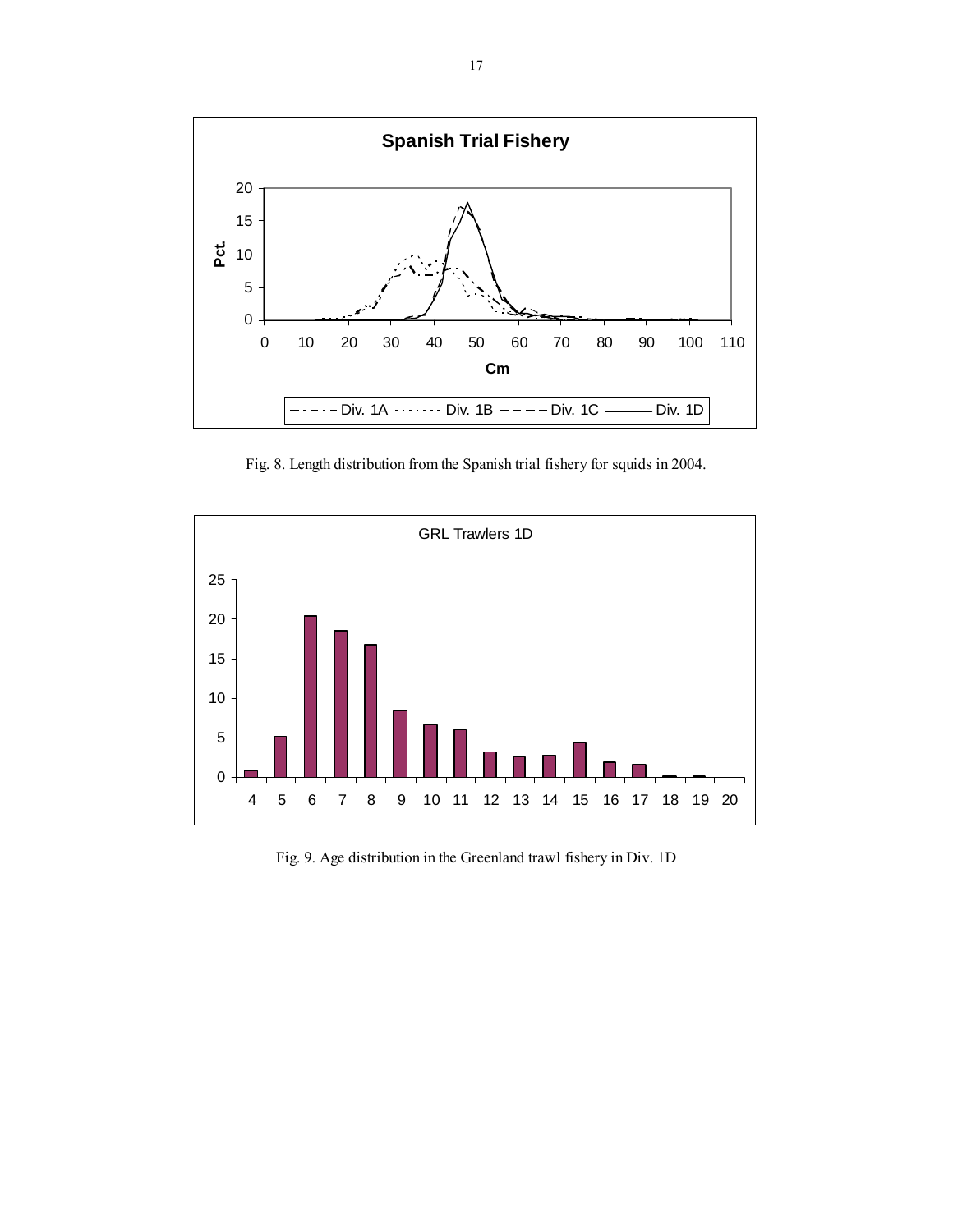

Fig. 10. Age distribution in the Russian trawl fishery in 1D in 2004,



Fig. 11. Unstandardized trawl CPUE series from Div. 1CD.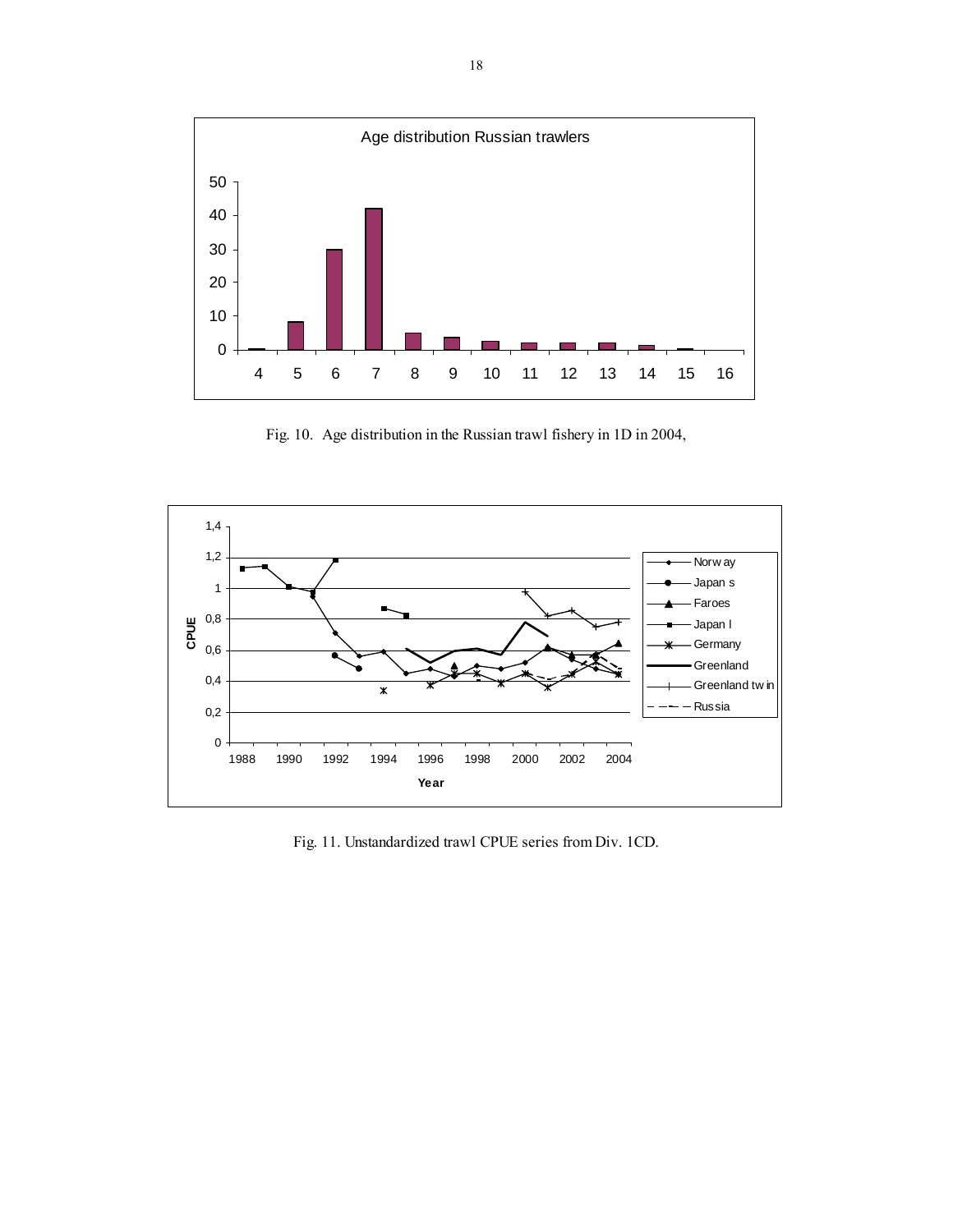



Fig. 12. Standardized trawl CPUE indices from SA1 (Div. 1CD) and SA0+1 combined with +/- S.E.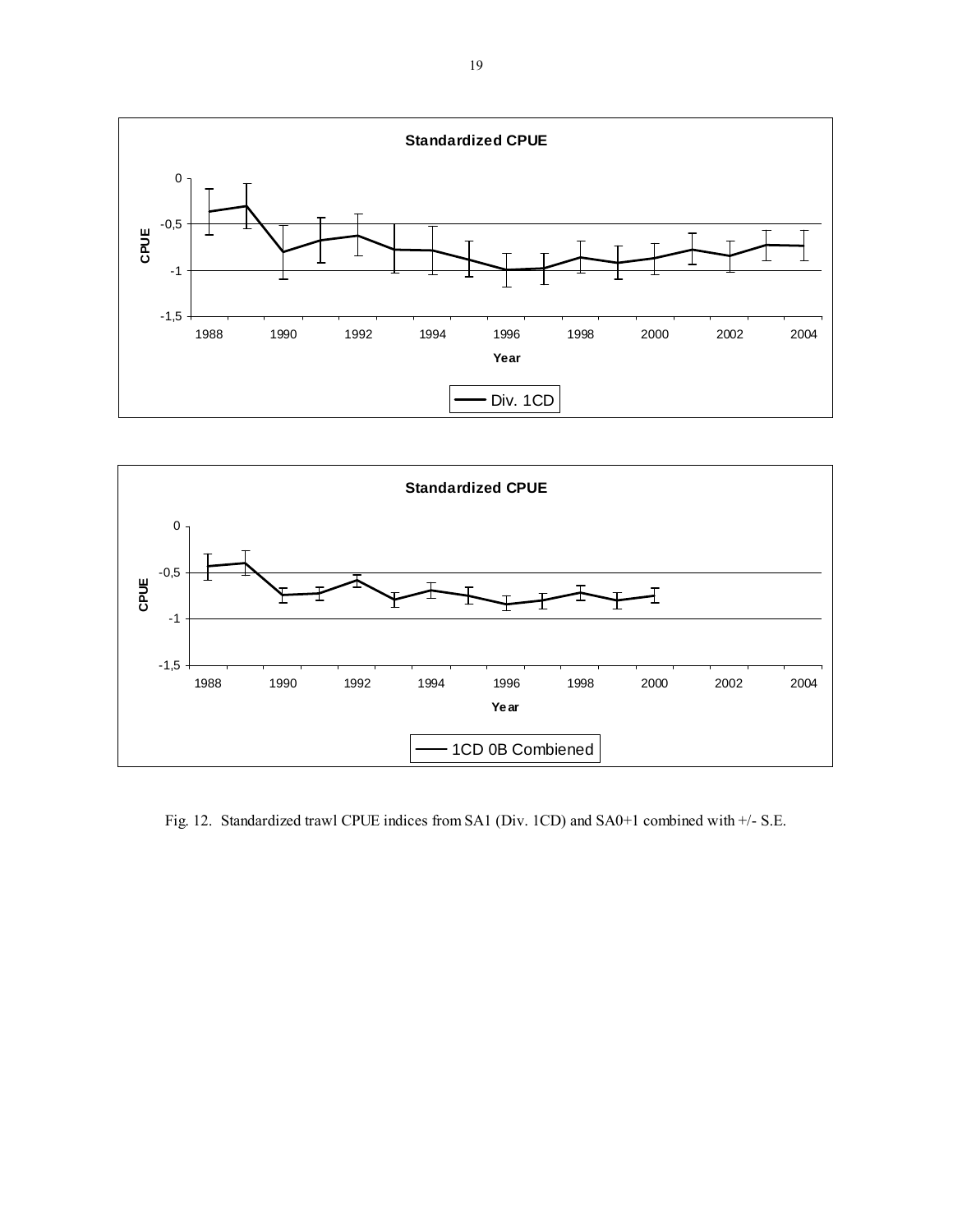# APPENDIX 1. Standardized CPUE index Div.1CD.

|                                                                       |                                                                              | Greenland halibut, 1CD trawlers                                                                                                                                                                              |                                                           | 26                                                                                                                                                     | 16:05 Sunday, June 5, 2005                                                                                |                                                                                                            |
|-----------------------------------------------------------------------|------------------------------------------------------------------------------|--------------------------------------------------------------------------------------------------------------------------------------------------------------------------------------------------------------|-----------------------------------------------------------|--------------------------------------------------------------------------------------------------------------------------------------------------------|-----------------------------------------------------------------------------------------------------------|------------------------------------------------------------------------------------------------------------|
|                                                                       |                                                                              |                                                                                                                                                                                                              | The GLM Procedure                                         |                                                                                                                                                        |                                                                                                           |                                                                                                            |
|                                                                       |                                                                              |                                                                                                                                                                                                              | Class Level Information                                   |                                                                                                                                                        |                                                                                                           |                                                                                                            |
|                                                                       |                                                                              |                                                                                                                                                                                                              |                                                           |                                                                                                                                                        |                                                                                                           |                                                                                                            |
| Class                                                                 |                                                                              | Levels Values                                                                                                                                                                                                |                                                           |                                                                                                                                                        |                                                                                                           |                                                                                                            |
| ΥR                                                                    | 17                                                                           | 1988 1989 1990 1991 1992 1993 1994 1995 1996 1997 1998<br>1999 2000 2001 2002 2003 2004                                                                                                                      |                                                           |                                                                                                                                                        |                                                                                                           |                                                                                                            |
| MD                                                                    | 11                                                                           | 1 2 4 5 6 7 8 9 10 11 12                                                                                                                                                                                     |                                                           |                                                                                                                                                        |                                                                                                           |                                                                                                            |
| CGT                                                                   | 9                                                                            | 2 3 4 5 6 7 8 9 10                                                                                                                                                                                           |                                                           |                                                                                                                                                        |                                                                                                           |                                                                                                            |
|                                                                       |                                                                              |                                                                                                                                                                                                              | Number of observations<br>Greenland halibut, 1CD trawlers | 172                                                                                                                                                    | 16:05 Sunday, June 5, 2005                                                                                | 27                                                                                                         |
|                                                                       |                                                                              |                                                                                                                                                                                                              | The GLM Procedure                                         |                                                                                                                                                        |                                                                                                           |                                                                                                            |
| Dependent Variable: lcph                                              |                                                                              |                                                                                                                                                                                                              |                                                           |                                                                                                                                                        |                                                                                                           |                                                                                                            |
| Source                                                                |                                                                              | DF                                                                                                                                                                                                           | Sum of<br>Squares                                         |                                                                                                                                                        | Mean Square F Value                                                                                       | Pr > F                                                                                                     |
| Model                                                                 |                                                                              | 34                                                                                                                                                                                                           | 22.45190913                                               | 0.66035027                                                                                                                                             | 8.54                                                                                                      | $\sim 0001$                                                                                                |
| Error                                                                 |                                                                              | 137                                                                                                                                                                                                          | 10.59662667                                               | 0.07734764                                                                                                                                             |                                                                                                           |                                                                                                            |
| Corrected Total                                                       |                                                                              | 171                                                                                                                                                                                                          | 33.04853580                                               |                                                                                                                                                        |                                                                                                           |                                                                                                            |
|                                                                       | R-Square                                                                     | Coeff Var                                                                                                                                                                                                    | Root MSE                                                  |                                                                                                                                                        | lcph Mean                                                                                                 |                                                                                                            |
|                                                                       | 0.679362                                                                     | $-47.01689$                                                                                                                                                                                                  | 0.278114                                                  |                                                                                                                                                        | $-0.591520$                                                                                               |                                                                                                            |
| Source                                                                |                                                                              | DF                                                                                                                                                                                                           | Type I SS                                                 |                                                                                                                                                        | Mean Square F Value                                                                                       | Pr > F                                                                                                     |
| ΥR<br>MD                                                              |                                                                              | 16<br>10                                                                                                                                                                                                     | 11.25859233<br>4.75189459<br>6.44142220                   | 0.70366202<br>0.47518946                                                                                                                               | 9.10<br>6.14                                                                                              | $\sim 0001$<br>$\sim 0001$                                                                                 |
| CGT                                                                   |                                                                              | 8                                                                                                                                                                                                            |                                                           | 0.80517778                                                                                                                                             | 10.41                                                                                                     | $\sim 0001$                                                                                                |
| Source                                                                |                                                                              | DF                                                                                                                                                                                                           | Type III SS                                               |                                                                                                                                                        | Mean Square F Value                                                                                       | Pr > F                                                                                                     |
| ΥR<br>MD                                                              |                                                                              | 16<br>10                                                                                                                                                                                                     | 1.78405212<br>3.68164153                                  | 0.11150326<br>0.36816415                                                                                                                               | 1.44<br>4.76                                                                                              | 0.1313<br>$\sim 0001$                                                                                      |
| CGT                                                                   |                                                                              | 8                                                                                                                                                                                                            | 6.44142220                                                | 0.80517778                                                                                                                                             | 10.41                                                                                                     | < .0001                                                                                                    |
|                                                                       |                                                                              |                                                                                                                                                                                                              |                                                           | Standard                                                                                                                                               |                                                                                                           |                                                                                                            |
| Parameter                                                             |                                                                              | Estimate                                                                                                                                                                                                     |                                                           | Error                                                                                                                                                  | t Value                                                                                                   | t <br>Pr >                                                                                                 |
| Intercept<br>ΥR<br>ΥR<br>ΥR<br>ΥR<br>ΥR<br>ΥR<br>ΥR<br>ΥR<br>ΥR<br>ΥR | 1988<br>1989<br>1990<br>1991<br>1992<br>1993<br>1994<br>1995<br>1996<br>1997 | $-0.007752475 B$<br>0.364134077 B<br>0.430385535 B<br>$-0.071281310 B$<br>0.056429272 B<br>0.107605583 B<br>$-0.037027146$ B<br>$-0.057212839 B$<br>$-0.153482364$ B<br>$-0.270811558$ B<br>$-0.258765087 B$ |                                                           | 0.10449892<br>0.38206493<br>0.37482781<br>0.39574370<br>0.36911777<br>0.36528175<br>0.39749259<br>0.37590156<br>0.29937362<br>0.11530022<br>0.11045721 | $-0.07$<br>0.95<br>1.15<br>$-0.18$<br>0.15<br>0.29<br>$-0.09$<br>$-0.15$<br>$-0.51$<br>$-2.35$<br>$-2.34$ | 0.9410<br>0.3422<br>0.2529<br>0.8573<br>0.8787<br>0.7688<br>0.9259<br>0.8793<br>0.6090<br>0.0203<br>0.0206 |
| ΥR<br>ΥR<br>ΥR<br>ΥR                                                  | 1998<br>1999<br>2000<br>2001                                                 | $-0.133076501$ B<br>$-0.186707754 B$<br>$-0.145002039$ B<br>$-0.037120942 B$                                                                                                                                 |                                                           | 0.10678183<br>0.12106799<br>0.09581694<br>0.09735840                                                                                                   | $-1.25$<br>$-1.54$<br>$-1.51$<br>$-0.38$                                                                  | 0.2148<br>0.1253<br>0.1325<br>0.7036                                                                       |

YR 2002 -0.119154139 B 0.09739917 -1.22 0.2233